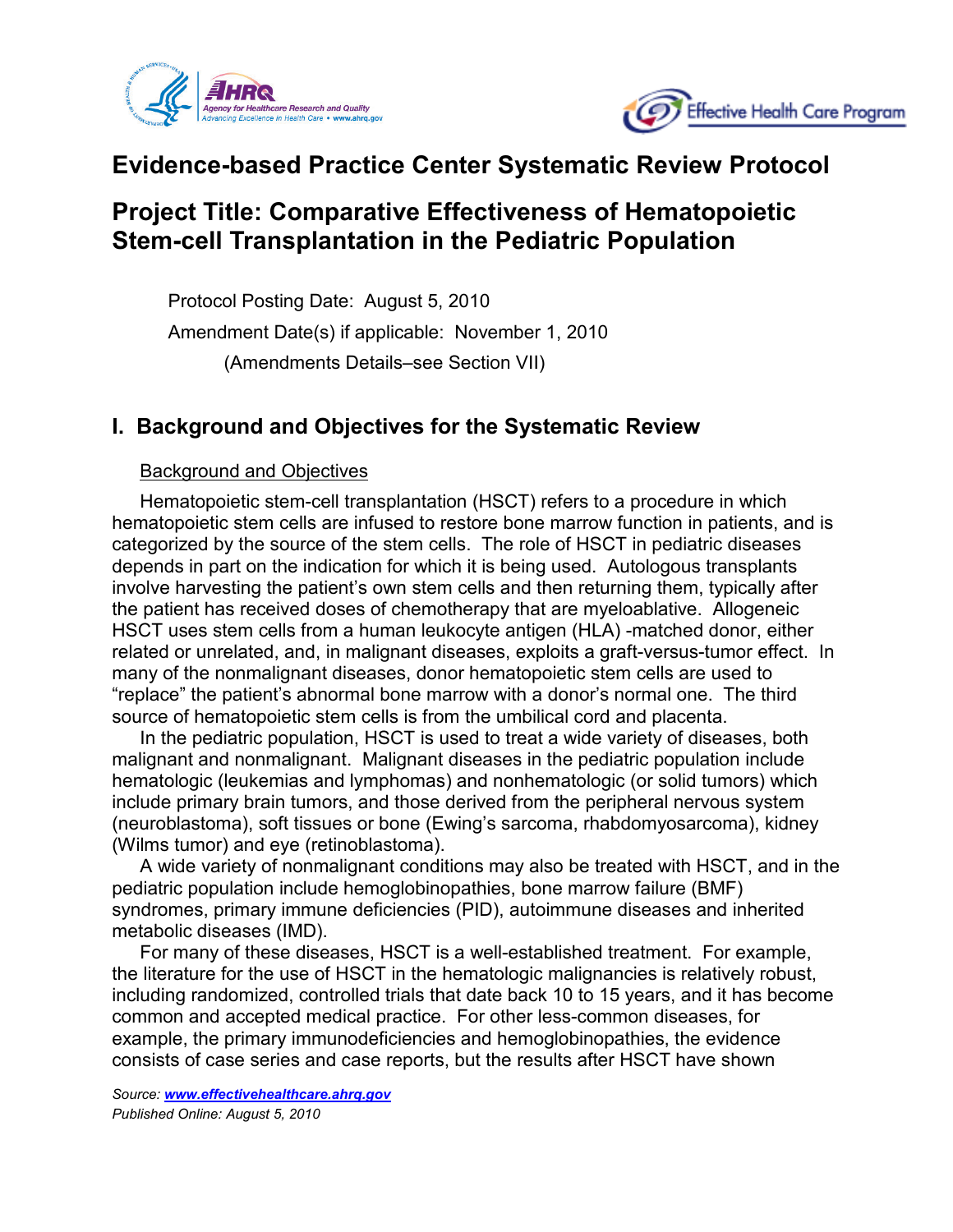



improved outcomes and/or cure. In other pediatric diseases, HSCT is not well established, is evolving, or has been shown not to be beneficial. Although our approach to this topic does not fit the usual AHRQ comparative effectiveness review (CER) format, we feel that the stakeholders would be best served by addressing this topic in part as a narrative review for those diseases in which HSCT in pediatric patients is a well-established treatment option, with the remainder of the diseases approached as a systematic comparative effectiveness review to guide decision makers as to the comparative effectiveness of HSCT to comparators. (See Tables 1 and 2 in Methods [Section VI]).

The success of treating many of the pediatric diseases with HSCT has resulted in an increased number of long-term survivors. Despite this increase in survival, both immediate harms associated with HSCT (e.g., graft-versus-host disease and opportunistic infections) and long-term effects (e.g., growth and development, cognitive ability, future fertility, and secondary malignancies) need to be taken into account. The comparative benefits and harms of HSCT versus other therapies in the pediatric population for these various diseases form the basis for the key questions developed for this topic.

The Topic Nominator requested a broad and comprehensive review of the literature for which diseases HSCT may be a treatment option in the pediatric population. To achieve this, we will address six key questions (see "The Key Questions," following).

## **II. The Key Questions**

The proposed Key Questions were posted for public comment. Following the public posting of the key questions, several comments were received and discussed. In summary, the public comments addressed three main points. First, while successes have been seen with HSCT in many pediatric conditions, the measurement of comparative outcomes after HSCT is difficult due to the rarity of the conditions (e.g., retinoblastoma) and/or the number of transplants completed (e.g., autoimmune diseases). Second, comparative harms data are equally difficult to obtain, but further separating out the harms associated with HSCT from the harms associated with other prior treatments or disease natural history is not possible in many cases. Third, it was suggested that we contact the Pediatric Blood and Marrow Transplant Consortium and Center for International Blood and Marrow Transplant Research (CIBMTR) to see if they could provide some pertinent information. These comments were discussed and the resulting six key questions are listed below, followed by the PICOTS (Patient, Intervention, Comparator, Outcome, Timing, Setting) for the three indications addressed by the systematic review. No major changes were made to the key questions following the public comments.

*Source: [www.effectivehealthcare.ahrq.gov](http://www.effectivehealthcare.ahrq.gov/) Published Online: August 5, 2010* Key Question 1. For pediatric patients with malignant solid tumors, what is the comparative effectiveness of HSCT and conventional chemotherapy regarding overall survival, long-term consequences of HSCT, and quality of life?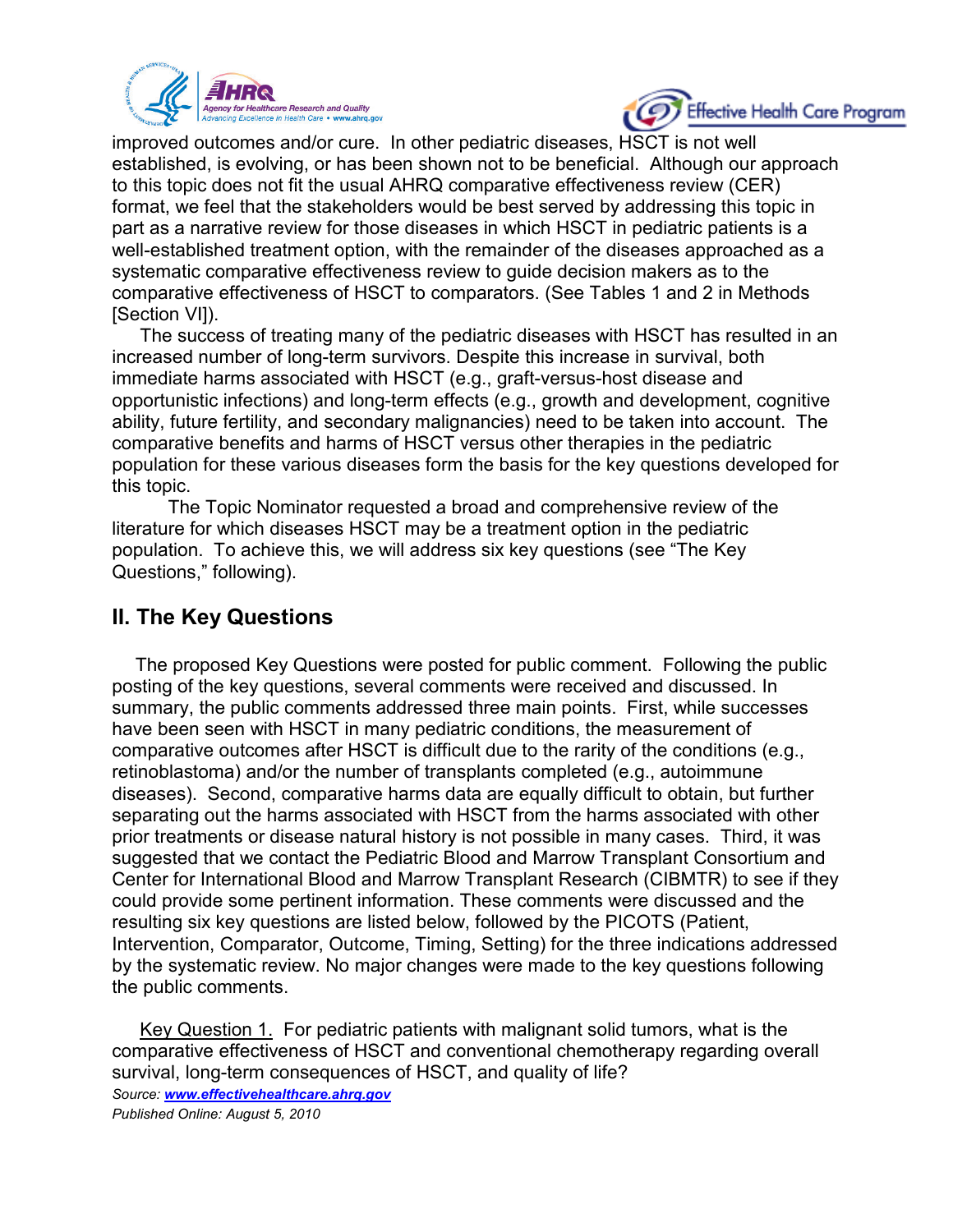



Key Question 2. For pediatric patients with malignant solid tumors, what are the comparative harms of HSCT and conventional chemotherapy regarding adverse effects of treatment, long term consequences of HSCT, and impaired quality of life?

Key Question 3. For pediatric patients with inherited metabolic diseases, what is the comparative effectiveness of HSCT, enzyme-replacement therapy (ERT), substrate reduction with iminosugars, and chaperones regarding overall survival, cure, long-term consequences of HSCT, and quality of life?

Key Question 4. For pediatric patients with inherited metabolic diseases, what are the comparative harms of HSCT, enzyme-replacement therapy (ERT), substrate reduction with iminosugars, and chaperones regarding adverse effects of treatment, long term consequences of HSCT, and impaired quality of life?

Key Question 5. For pediatric patients with autoimmune diseases, what is the comparative effectiveness of HSCT, immunosuppressants, target biologic therapies, and low dose chemotherapy regarding overall survival, cure, and remission?

Key Question 6. For pediatric patients with autoimmune diseases, what are the comparative harms of HSCT, immunosuppressants, target biologic therapies, and low dose chemotherapy regarding adverse effects of treatment, long term consequences of HSCT, and impaired quality of life?

## PICOTS

#### **Indication 1. Malignant Solid Tumors (Key Questions 1 and 2)**

- **P:** Pediatric patients with malignant solid tumors including rhabdomyosarcoma and retinoblastoma
- **I:** | Hematopoietic stem cell transplantation (HSCT)
- **C:** Conventional chemotherapy
- **O:** Overall survival (OS); long-term consequences of HSCT; quality of life (QOL)
- $T:$  All durations of follow-up will be included
- **S:** Inpatient

#### **Indication 2. Inherited Metabolic Disease (Key Questions 3 and 4)**

- **P:** Pediatric patients with inherited metabolic diseases
- **I:** | Hematopoietic stem cell transplantation (HSCT)
- **C:** Enzyme-replacement therapy (ERT), substrate reduction with iminosugars, chaperones
- **O:** OS; cure; long term consequences of HSCT; QOL
- **T:** All durations of follow-up will be included

*Source: [www.effectivehealthcare.ahrq.gov](http://www.effectivehealthcare.ahrq.gov/) Published Online: August 5, 2010*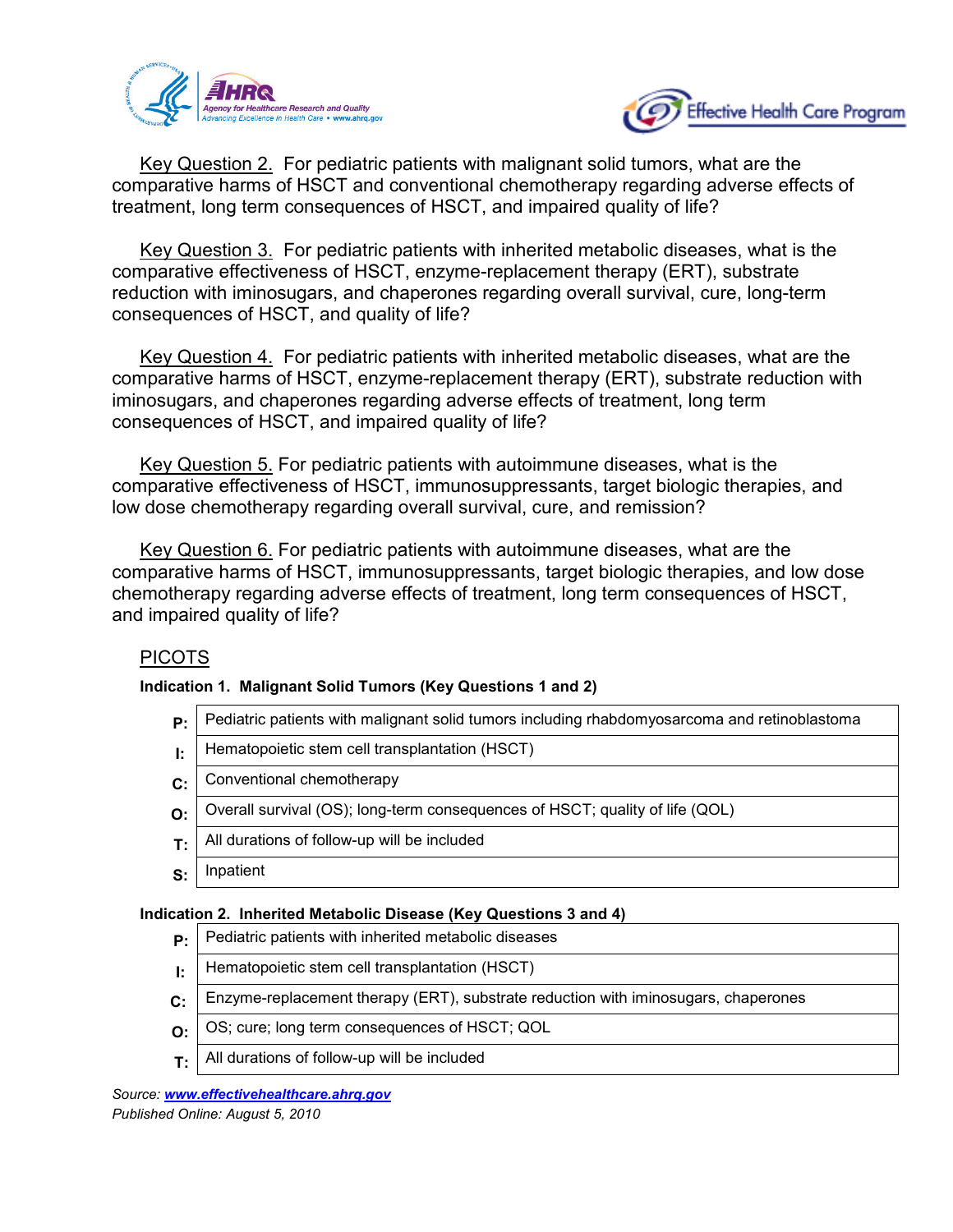



**S:** Inpatient

#### **Indication 3. Autoimmune Disease (Key Questions 5 and 6)**

- **P:** Pediatric patients with autoimmune diseases
- **I:** | Hematopoietic stem cell transplantation (HSCT)
- **C:** | Immunosuppressants, targeted biologic therapies, low dose chemotherapy
- **O:** Remission, survival, cure
- **T:** All durations of follow-up will be included
- **S:** Inpatient

#### Important refinement points:

In addition to the public comments, the six key questions were discussed with a group of Key Informants. This discussion led to further refinement and clarification of the scope of the project. The three major points from that discussion are detailed below.

- It was reiterated that the topic will be handled as both a narrative review (for diseases for which HSCT is a well-established treatment option) and as a systematic review (for those diseases for which HSCT is either not a well-established or not a recommended treatment option). Key Informants provided two initial lists of diseases for which they believed HSCT to either be established (narrative) or investigational (systematic). After internal review of the lists and the literature, some changes were made (e.g., adding tandem transplants in the systematic review). After the creation of the Technical Expert Panel (TEP), a final review of the list was completed by its members.
- Further detailing that "inherited metabolic diseases" include the following:
	- o mucopolysaccharidoses
	- o sphingolipidoses
	- o glycocoproteinoses
	- o other lipidoses
	- o glycogen storage diseases
	- o multiple enzyme deficiencies
	- o lysosomal transport defects
	- o peroxisomal storage disorders
- Restating that the decision not to divide the review into type or source of transplant (allogeneic versus autologous versus reduced-intensity allogeneic, related versus unrelated) or by different conditioning regimens was made at the recommendation of the Key Informants. This is due to the variation in treatment approaches by different institutions and practitioners, as well as the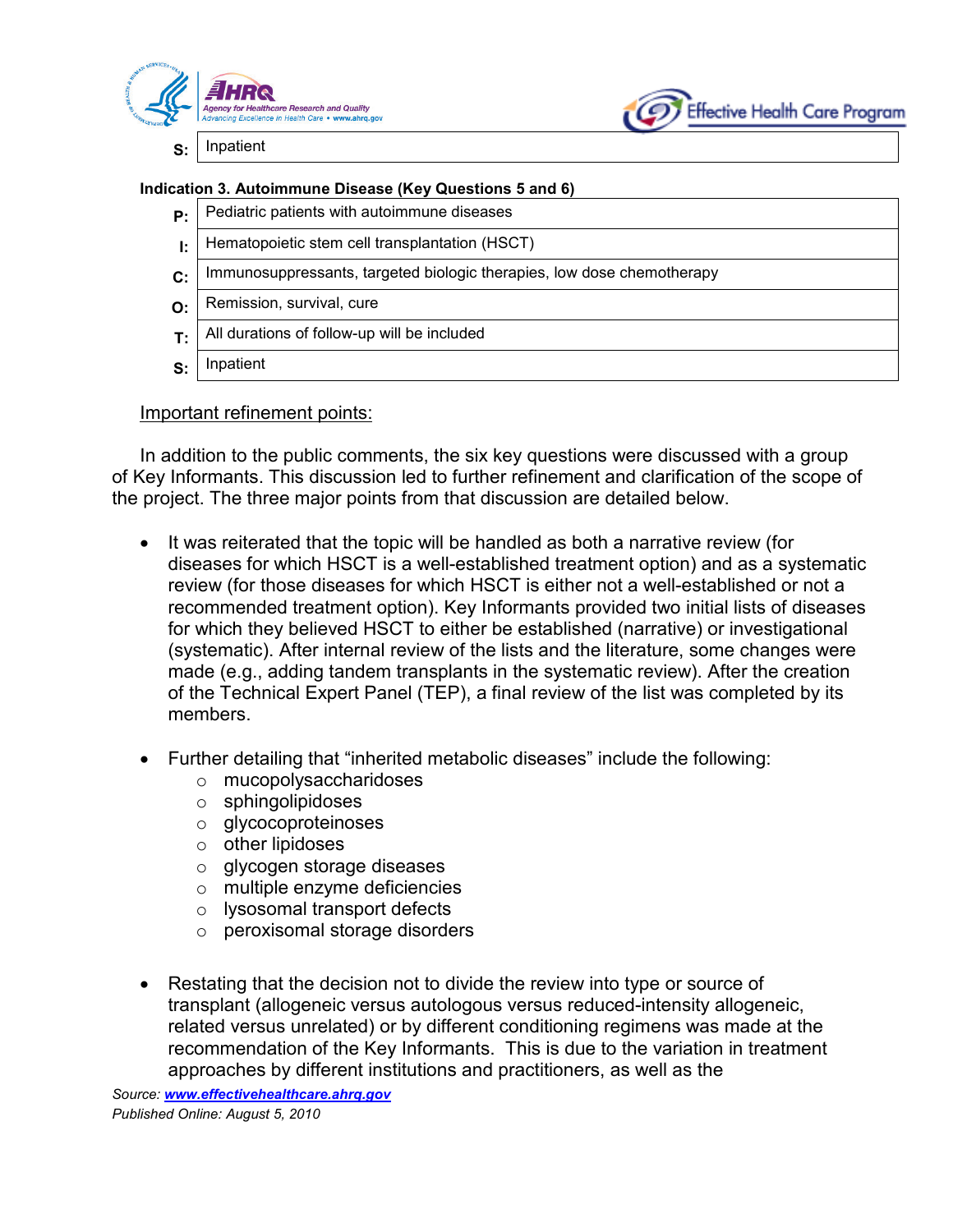



individualization of treatment being made based on patient history, treatment goals, overall patient health status, etc. However, these issues will be addressed in a narrative summary in the background section of the CER.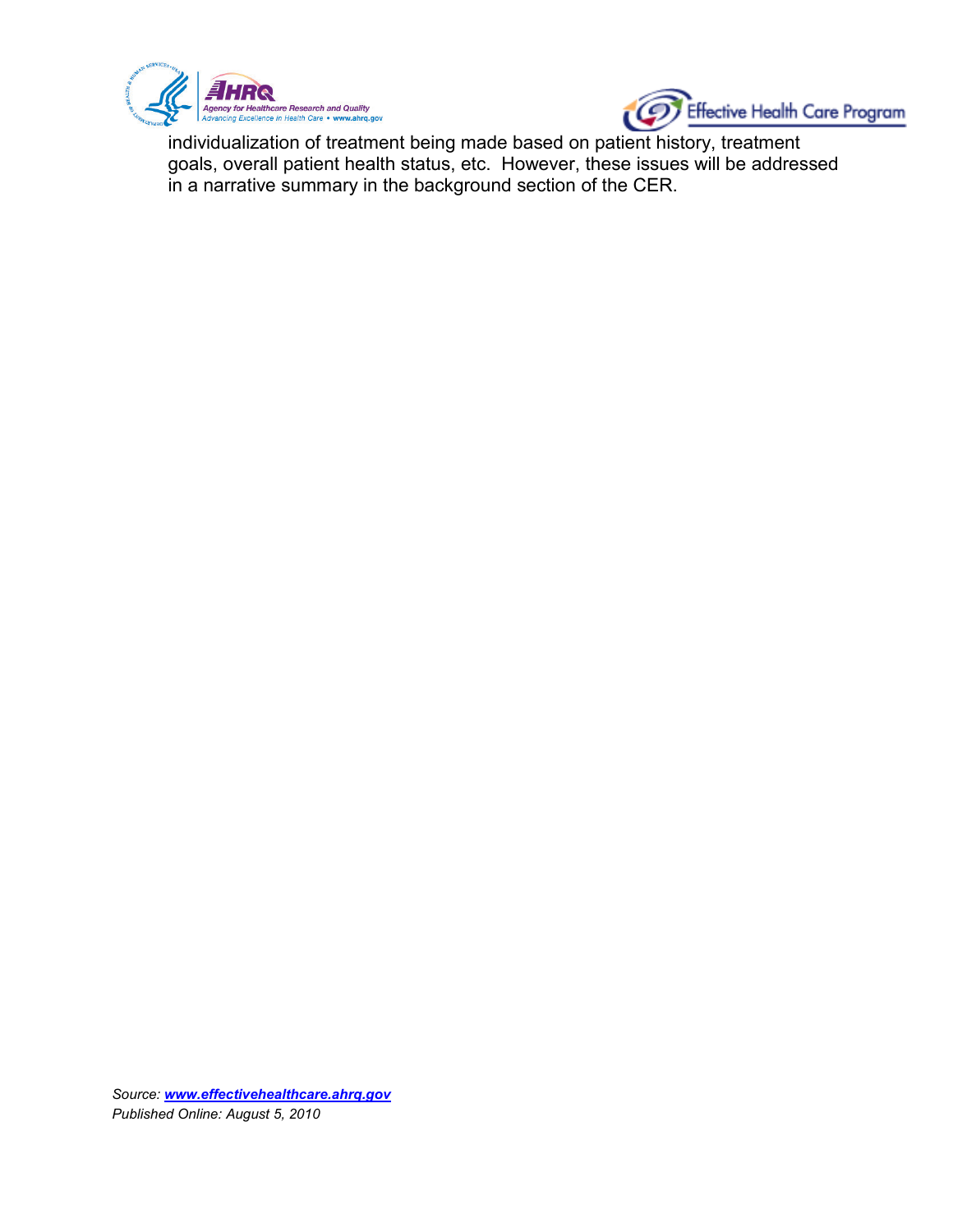



## **III. Analytic Framework**

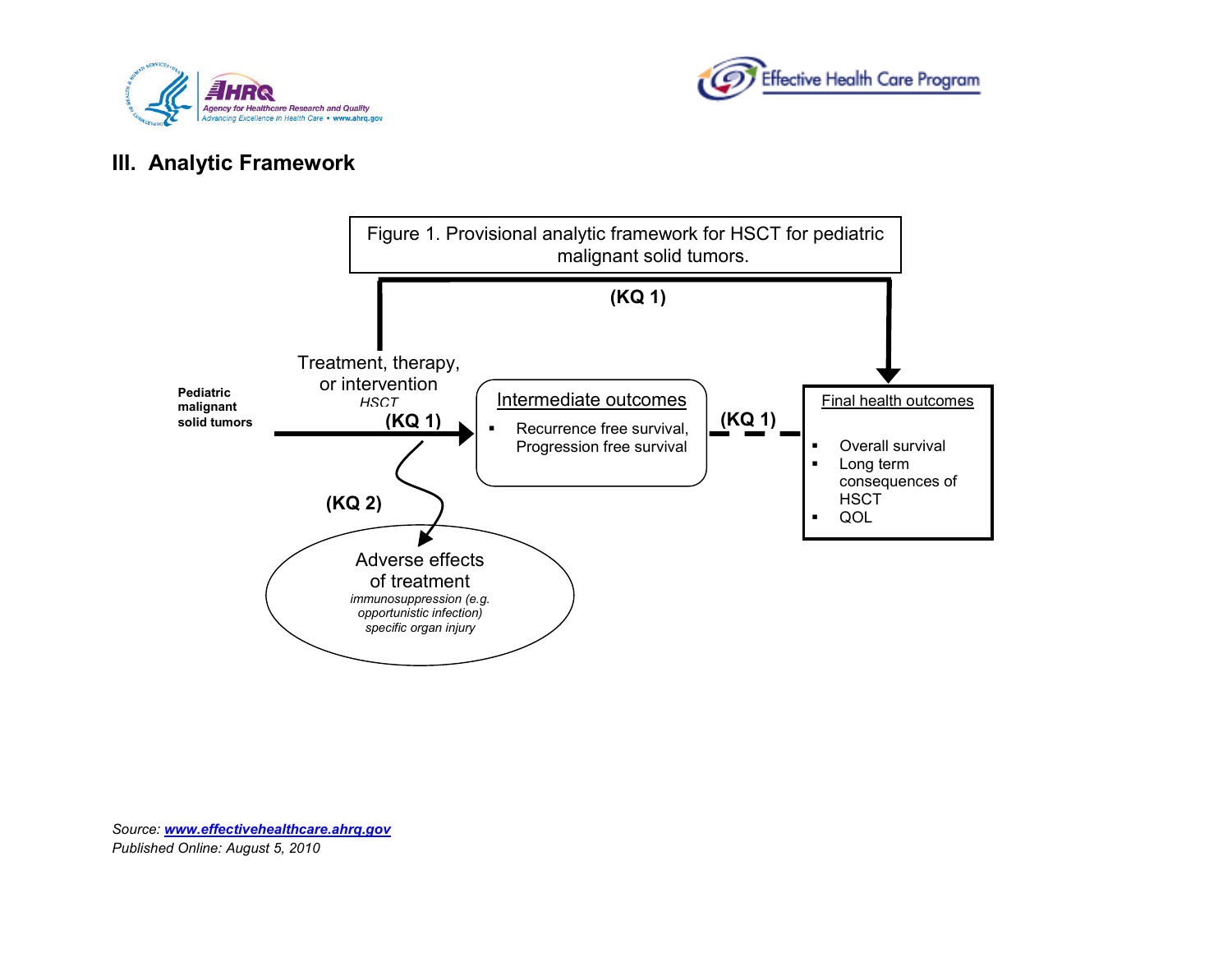



**Figure** 2. Provisional analytic framework for HSCT for pediatric inherited metabolic diseases.

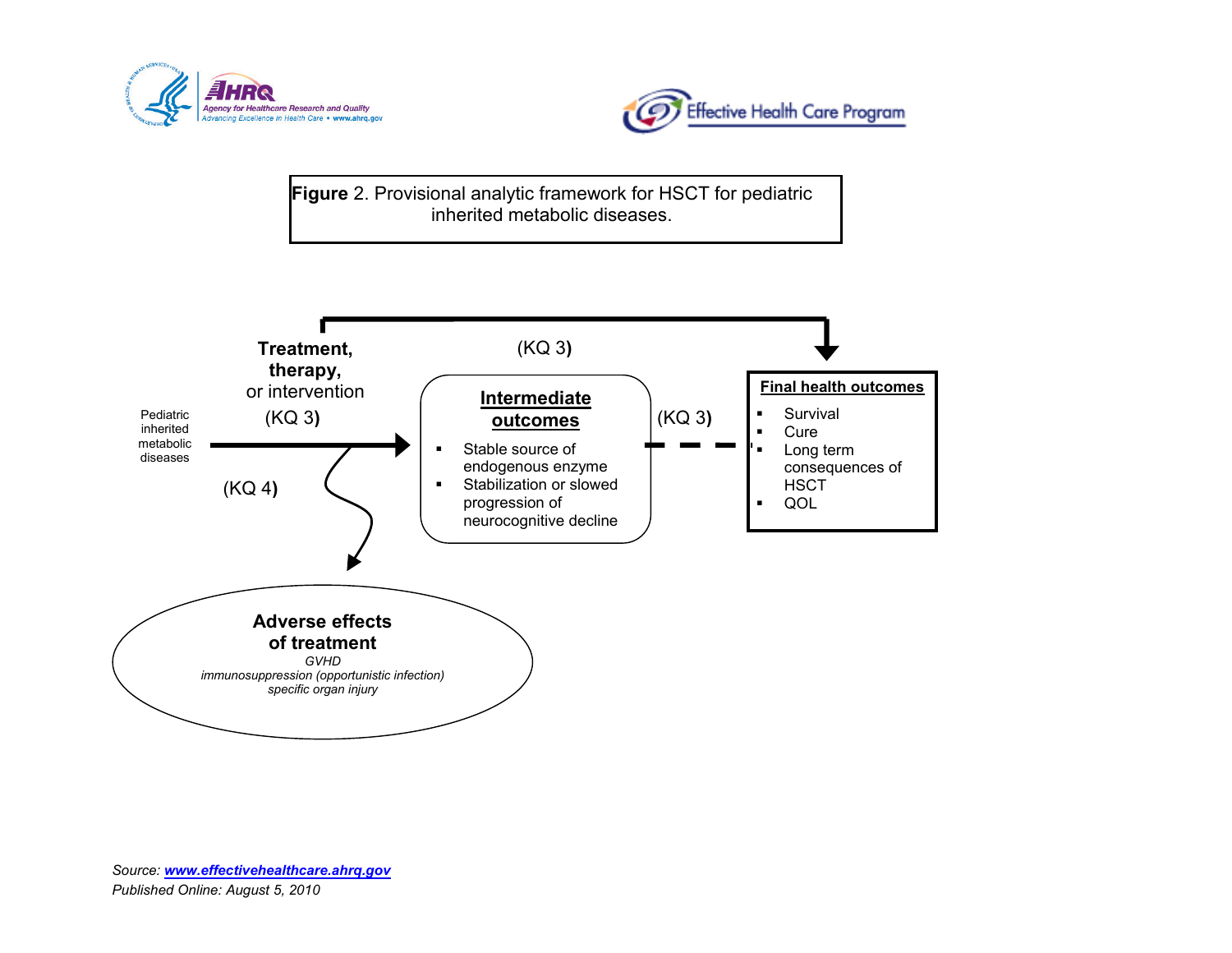



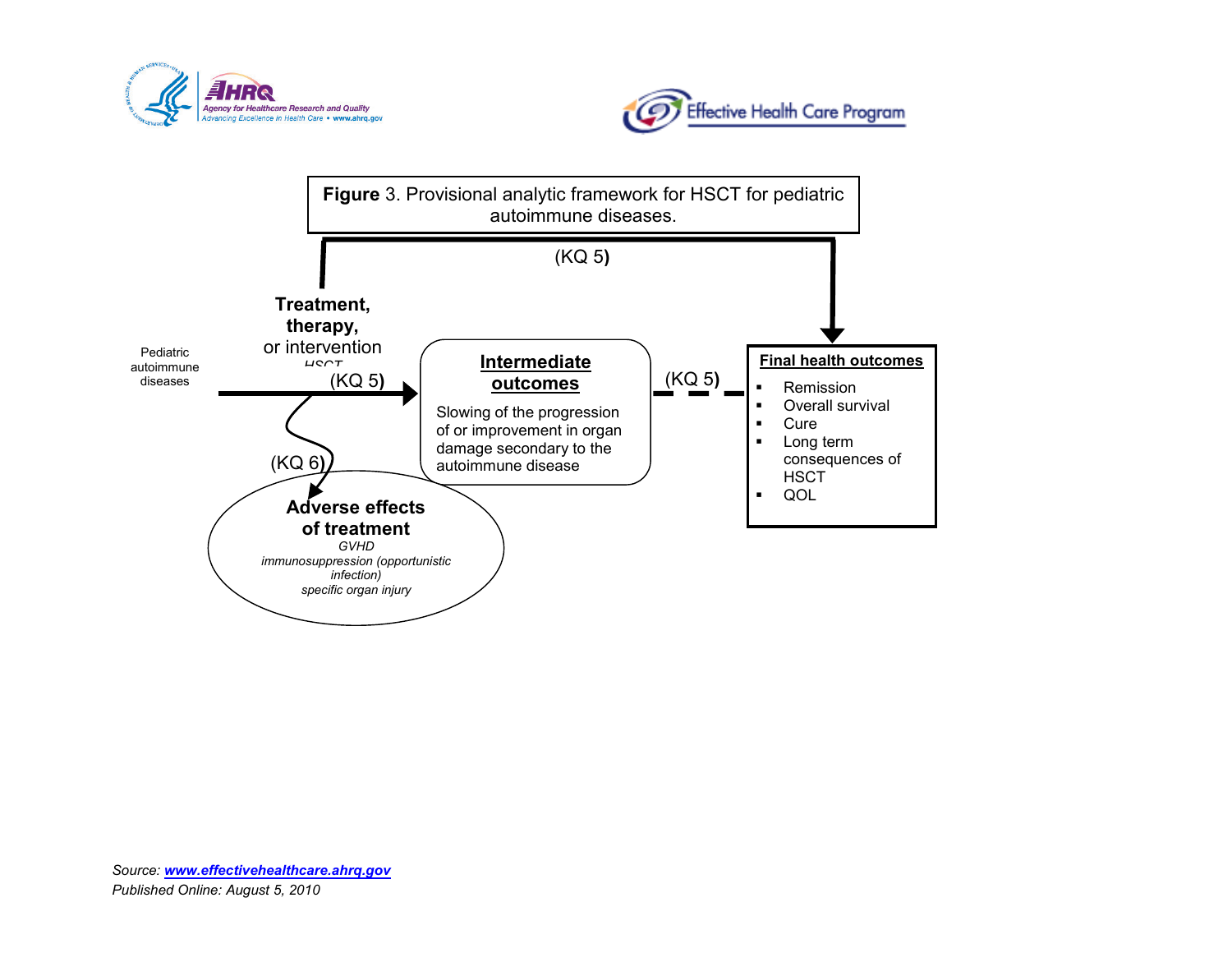

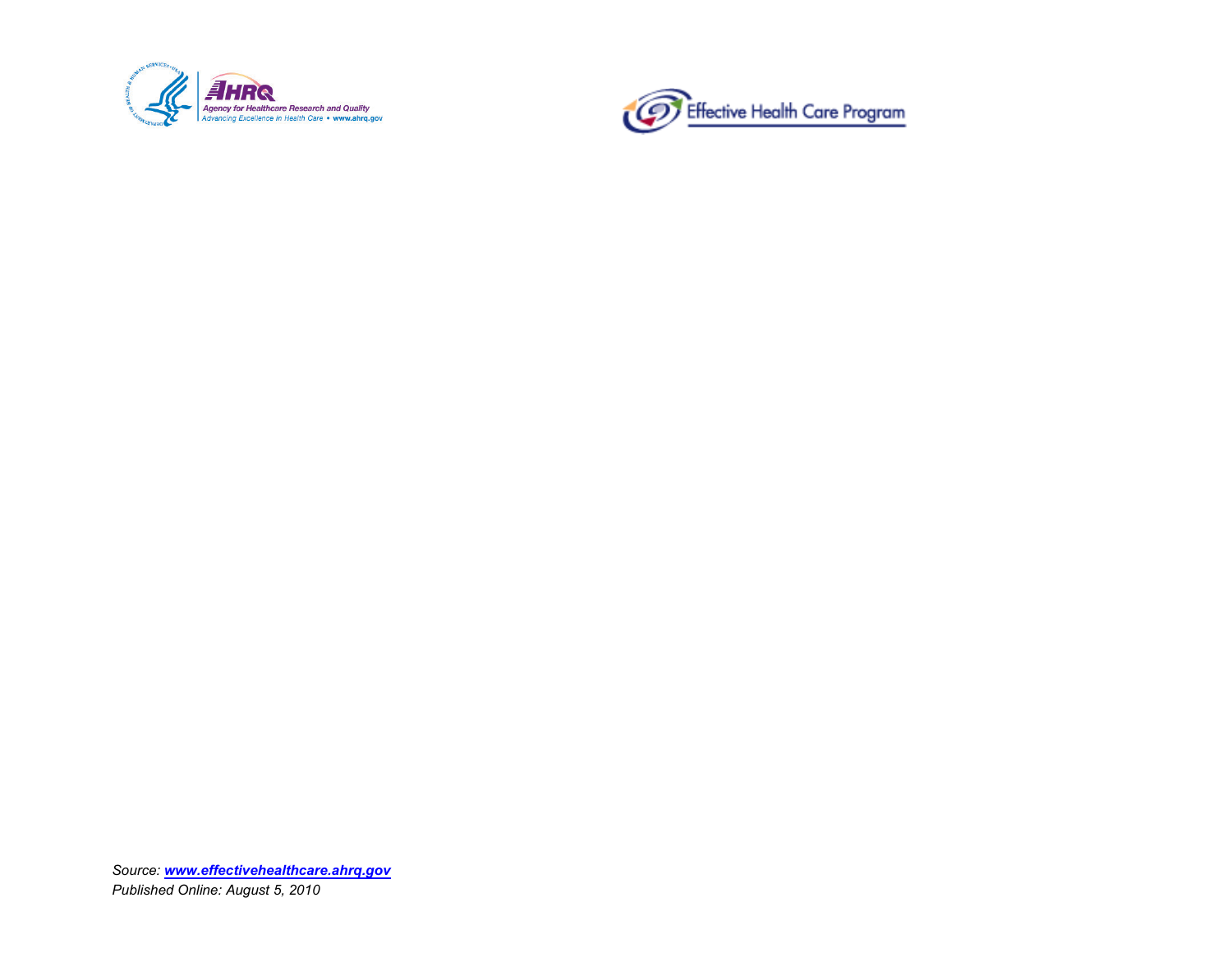



## **IV. Methods**

In consultation with Key Informants and the Topic Nominator, it was decided that the stakeholders would be best served by addressing this topic in part as a narrative review for those diseases in which HSCT in pediatric patients is a well-established treatment option, with the remainder of the diseases approached as a systematic, comparative effectiveness review to guide decision makers as to appropriate indications for the use of HSCT. Tables 1 and 2 display the diseases to be approached as a narrative and systematic review, respectively.

| <b>Malignant</b><br>Hematopoietic                    | Setting(s)                                                                                           | <b>Type Of Transplant</b>                                 |
|------------------------------------------------------|------------------------------------------------------------------------------------------------------|-----------------------------------------------------------|
| Acute lymphoblastic leukemia (ALL)                   | In first (high-risk patients), second or<br>subsequent complete remission (CR)                       | Allo                                                      |
| Acute myelogenous leukemia (AML)                     | In first, second or subsequent CR; early<br>relapse; induction failure                               | Allo                                                      |
| Juvenile myelomonocytic leukemia<br>(JMML)           | Upfront                                                                                              | Allo                                                      |
| Myelodysplastic syndrome (MDS)                       | As upfront therapy for primary or<br>secondary MDS                                                   | Allo                                                      |
| Chronic myelogenous leukemia<br>(CML)                | Chronic phase or refractory to tyrosine<br>kinase inhibitor (TKI)                                    | Allo                                                      |
| Non-Hodgkin lymphoma (NHL)/<br>Hodgkin lymphoma (HL) | Induction failure; 1 <sup>st</sup> , 2 <sup>nd</sup> , 3 <sup>rd</sup> CR/ partial<br>remission (PR) | Auto/allo                                                 |
| <b>Malignant</b><br>Non-Hematopoietic                |                                                                                                      |                                                           |
| Neuroblastoma (NB)                                   | Consolidate high-risk (initial)<br>Relapsed/refractory                                               | Auto<br>auto<br>(allo in selected<br>incidences)          |
| Germ cell tumor (GCT)                                | Relapsed                                                                                             | Auto<br>(allo if fail auto and in<br>selected incidences) |
| Central Nervous System Embryonal<br>Tumors           | Relapsed or residual                                                                                 | Auto                                                      |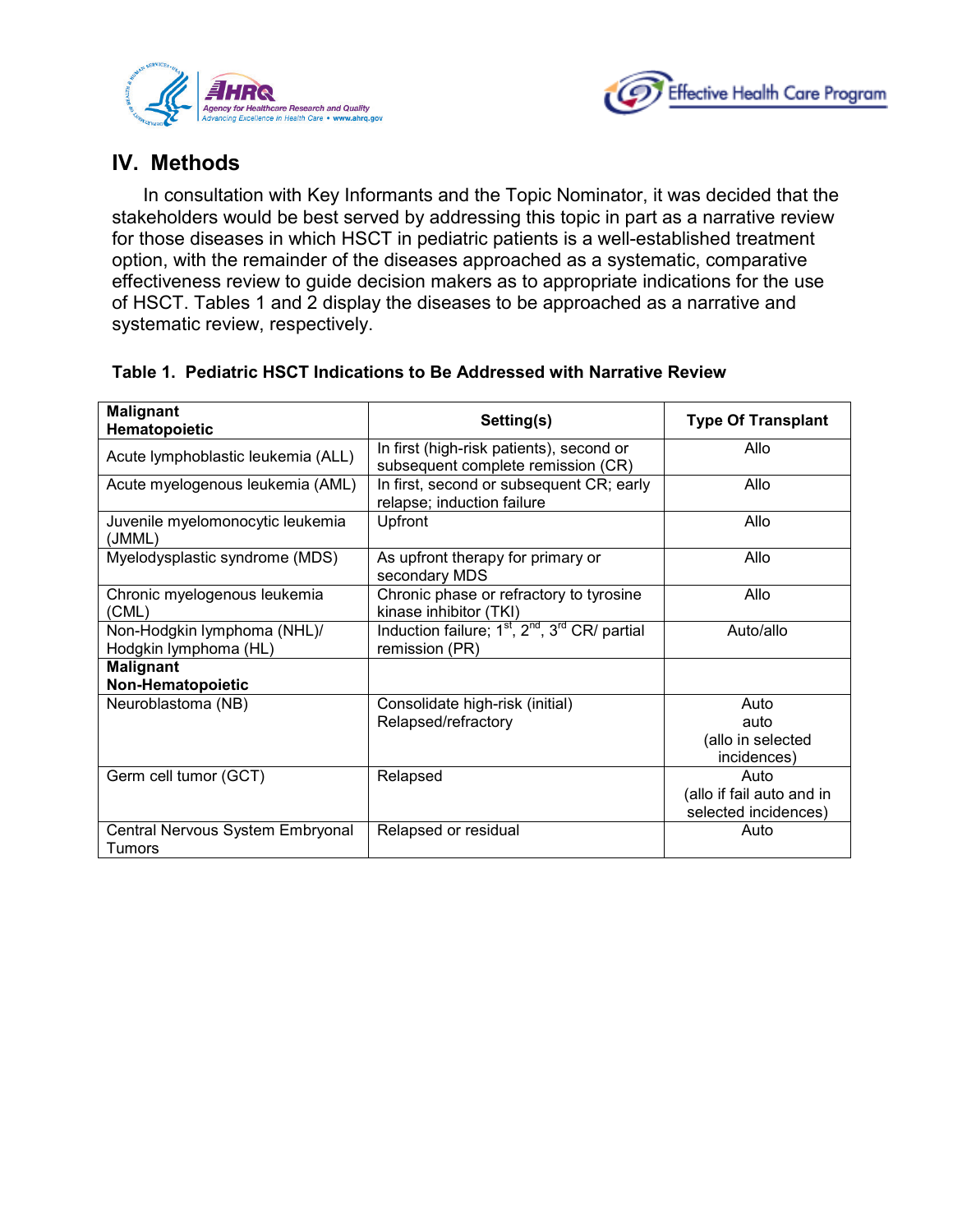



### **Table 1. Pediatric HSCT Indications to Be Addressed with Narrative Review (continued)**

| Nonmalignant                                                                                                                                                                                                                                                                                                                                                                                                                                                                                                                                                                                                                                                                                                                                                                                                          | Setting(s) | <b>Type Of Transplant</b> |
|-----------------------------------------------------------------------------------------------------------------------------------------------------------------------------------------------------------------------------------------------------------------------------------------------------------------------------------------------------------------------------------------------------------------------------------------------------------------------------------------------------------------------------------------------------------------------------------------------------------------------------------------------------------------------------------------------------------------------------------------------------------------------------------------------------------------------|------------|---------------------------|
| Hemoglobinopathies                                                                                                                                                                                                                                                                                                                                                                                                                                                                                                                                                                                                                                                                                                                                                                                                    | Variable   | Allo                      |
| Bone marrow failure syndromes (BMF)                                                                                                                                                                                                                                                                                                                                                                                                                                                                                                                                                                                                                                                                                                                                                                                   | Variable   | Allo                      |
| Primary immunodeficiencies including:                                                                                                                                                                                                                                                                                                                                                                                                                                                                                                                                                                                                                                                                                                                                                                                 | Variable   | Allo                      |
| Lymphocyte immunodeficiencies<br>Adenosine deaminase deficiency<br>Artemis deficiency<br>Calcium channel deficiency<br>CD 40 ligand deficiency<br>Cernunnos/X-linked lymphoproliferative<br>disease deficiency<br>CHARGE syndrome with immune deficiency<br>Common gamma chain deficiency<br>Deficiencies in CD 45, CD3, CD8<br>DiGeorge syndrome<br>DNA ligase IV<br>Interleuken-7 receptor alpha deficiency<br>Janus-associated kinase 3 (JAK3) deficiency<br>Major histocompatibility class II deficiency<br>Omenn syndrome<br>Purine nucleoside phosphorylase deficiency<br>Recombinase-activating gene (RAG) 1/2<br>deficiency<br>Reticular dysgenesis<br>Winged helix deficiency<br>Wiskott-Aldrich syndrome<br>X-linked lymphoproliferative disease<br>Zeta-chain-associated protein-70 (ZAP-70)<br>deficiency |            |                           |
| <b>Phagocytic deficiencies</b><br>Chediak-Higashi syndrome<br>Chronic granulomatous disease<br>Familial hemophagocytic lymphohistiocytosis<br>Griscelli syndrome, type 2<br>Interferon-gamma receptor deficiencies<br>Leukocyte adhesion deficiency<br>Severe congenital neutropenias<br>Shwachman-Diamond syndrome<br><b>Other immunodeficiencies</b>                                                                                                                                                                                                                                                                                                                                                                                                                                                                |            |                           |
| Autoimmune lymphoproliferative syndrome<br>Cartilage hair hypoplasia<br>CD25 deficiency<br>Hyper IgD and IgE syndromes<br>ICF syndrome<br>IPEX syndrome<br>NEMO deficiency<br>NF-KB inhibitor, alpha (IKB-alpha) deficiency<br>Nijmegen breakage syndrome                                                                                                                                                                                                                                                                                                                                                                                                                                                                                                                                                             |            |                           |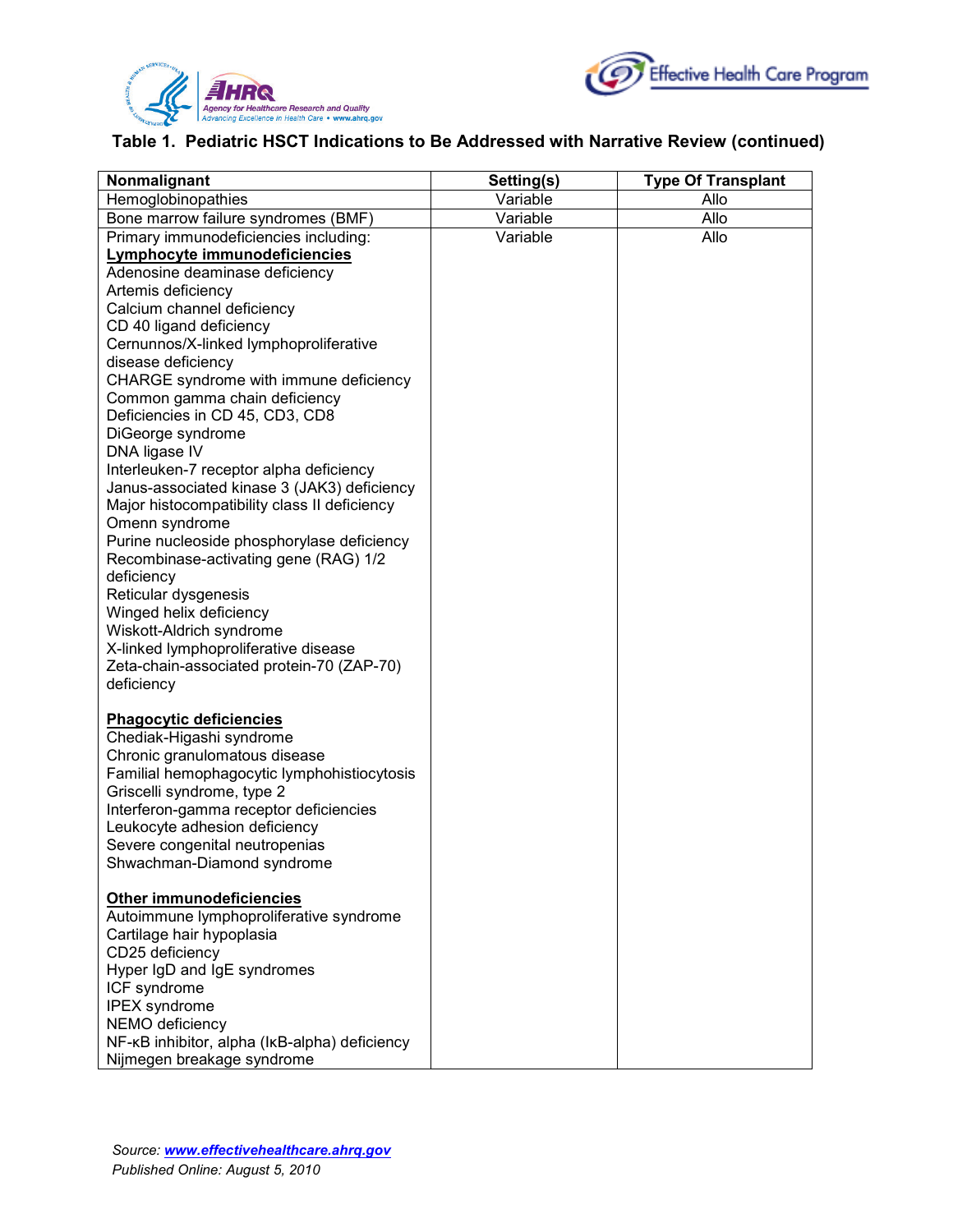



#### **Table 1. Pediatric HSCT Indications to Be Addressed with Narrative Review (continued)**

| Nonmalignant                             | Setting(s) | <b>Type Of Transplant</b> |
|------------------------------------------|------------|---------------------------|
| Inherited metabolic diseases including:  | Variable   | Allo                      |
| <b>Mucopolysaccharidosis (MPS)</b>       |            |                           |
| MPS I (Hurler), MPS VI (Maroteaux-Lamy), |            |                           |
| MPS VII (Sly syndrome)                   |            |                           |
| Sphingolipidosis                         |            |                           |
| Gaucher's I, Niemann-Pick disease B,     |            |                           |
| Globoid leukodystrophy, Metachromatic    |            |                           |
| leukodystrophy                           |            |                           |
| <b>Glycoproteinosis</b>                  |            |                           |
| Fucosidosis, alpha-Mannosidosis          |            |                           |
| Peroxisomal storage disorders            |            |                           |
| Adrenoleukodystrophy                     |            |                           |
| Osteopetrosis                            | Severe     | Allo                      |

Abbreviations: ALL: acute lymphoblastic leukemia; allo: allogeneic; AML: acute myelogenous leukemia; auto: autologous; BMF: bone marrow failure; CML: chronic myelogenous leukemia; CR: complete remission; DM: diabetes mellitus; ESFT: Ewing sarcoma family of tumors; GCT: germ cell tumor; HL: Hodgkin lymphoma; JRA: juvenile rheumatoid arthritis; MA: meta-analysis; MDS: myelodysplastic syndrome; NB: neuroblastoma; NHL: non-Hodgkin lymphoma (includes Burkitt/Burkitt-like, diffuse large B-cell lymphoma, lymphoblastic lymphoma and anaplastic large cell lymphoma); OS: osteosarcoma; PNET: primitive neuroectodermal tumor; SLE: systemic lupus erythematosus; TKI: tyrosine kinase inhibitor;

#### **Table 2. Pediatric HSCT Indications to Be Addressed with Systematic Review**

| <b>Malignant</b><br>Hematopoietic                 | Setting(s)                                                                                              | <b>Type Of Transplant</b>        | Comparator                                                                                |
|---------------------------------------------------|---------------------------------------------------------------------------------------------------------|----------------------------------|-------------------------------------------------------------------------------------------|
| Non-Hodgkin lymphoma<br>$(NHL)$ /                 | Induction failure; 1 <sup>st</sup> ,<br>$2^{nd}$ , $3^{rd}$ CR/ partial<br>remission (PR)               | Tandem Auto RICallo              | Single Autologous                                                                         |
| Hodgkin lymphoma (HL)                             | Induction failure; 1 <sup>st</sup> ,<br>2 <sup>nd</sup> , 3 <sup>rd</sup> CR/ partial<br>remission (PR) | Tandem Auto Auto                 | Single Autologous                                                                         |
| <b>Malignant Non-</b><br>Hematopoietic            | Setting(s)                                                                                              | <b>Type Of Transplant</b>        | Comparator                                                                                |
| Ewing sarcoma family of<br>tumors (ESFT)          | Consolidate high-risk<br>(initial)<br>Relapsed/refractory                                               | Auto<br>Auto<br>Tandem Auto Auto | <b>Conventional Chemotherapy</b><br><b>Conventional Chemotherapy</b><br>Single Autologous |
| <b>Wilms</b>                                      | Consolidate high risk<br>Relapsed/refractory                                                            | Auto<br>Auto<br>Tandem Auto Auto | <b>Conventional Chemotherapy</b><br><b>Conventional Chemotherapy</b><br>Single Autologous |
| Rhabdomyosarcoma<br>(RMS)                         | Metastatic Disease                                                                                      | Auto<br><b>Tandem Auto Auto</b>  | <b>Conventional Chemotherapy</b><br>Single Autologous                                     |
| Retinoblastoma                                    | <b>Extraocular Spread</b>                                                                               | Auto<br><b>Tandem Auto Auto</b>  | <b>Conventional Chemotherapy</b><br>Single Autologous                                     |
| Neuroblastoma (NB)                                | Consolidate high-risk<br>(initial)<br>Relapsed/refractory                                               | <b>Tandem Auto Auto</b>          | Single Autologous                                                                         |
| Germ cell tumor (GCT)                             | Relapsed                                                                                                | Tandem Auto Auto                 | Single Autologous                                                                         |
| Central Nervous System<br><b>Embryonal Tumors</b> | Initial therapy                                                                                         | Auto<br><b>Tandem Auto Auto</b>  | Conventional Chemotherapy<br>Single Autologous                                            |
| <b>CNS Glial Tumors</b>                           | Consolidate high risk<br>Relapsed/refractory                                                            | Auto<br>Auto                     | <b>Conventional Chemotherapy</b>                                                          |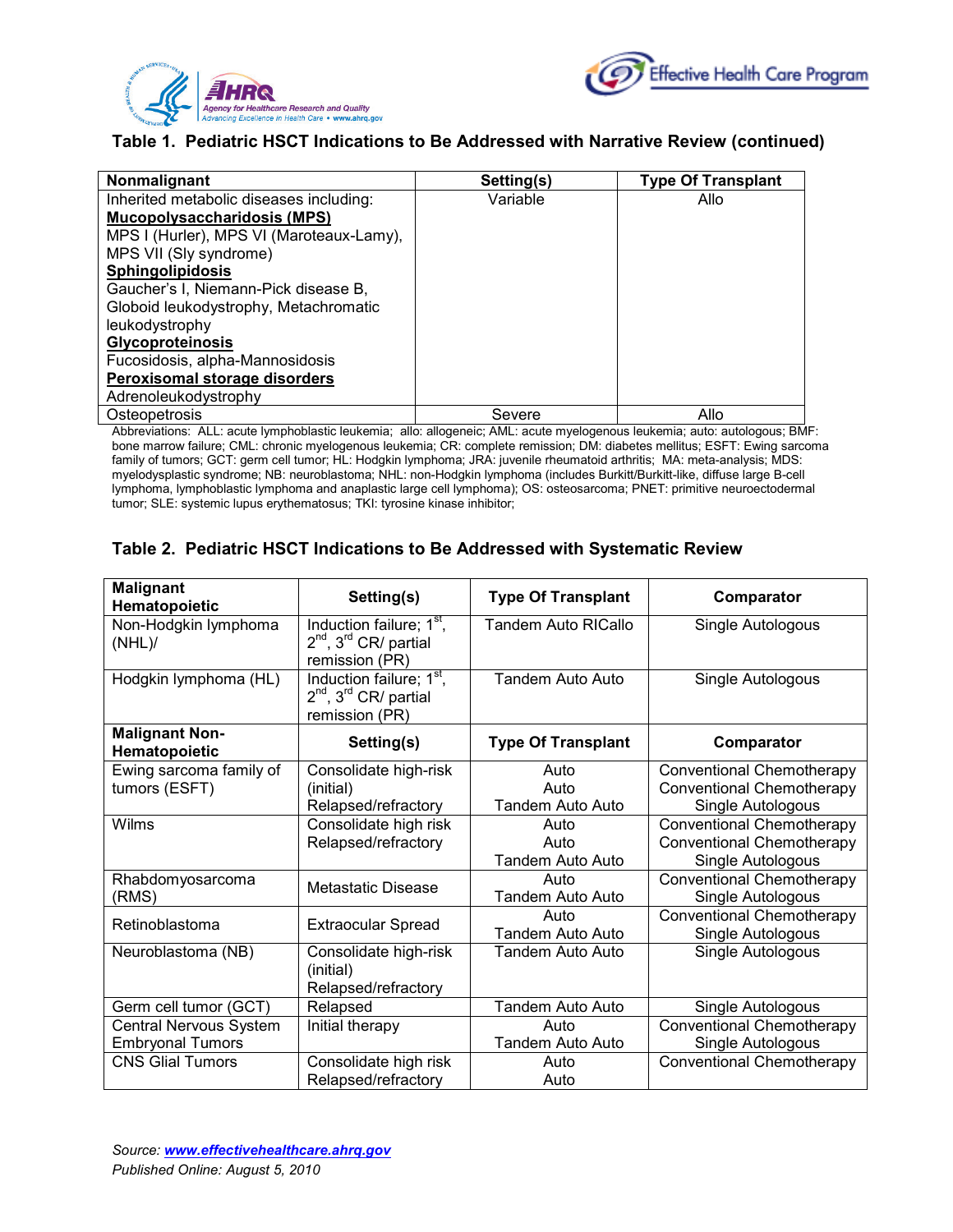



#### **Table 2. Pediatric HSCT Indications to Be Addressed with Systematic Review**

| Nonmalignant                            | Setting(s)    | <b>Type Of Transplant</b> | Comparator                   |
|-----------------------------------------|---------------|---------------------------|------------------------------|
| Inherited metabolic diseases            | Variable      | Allo                      | Enzyme-replacement           |
| <b>Mucopolysaccharidosis</b>            |               |                           | therapy, substrate reduction |
| (MPS)                                   |               |                           | with iminosugars and         |
| MPS II (Hunter's), MPS III              |               |                           | chaperones                   |
| (Sanfilippo), MPS IV (Morquio)          |               |                           |                              |
| <b>Sphingolipidosis</b>                 |               |                           |                              |
| Fabry's, Farber's, Gaucher's            |               |                           |                              |
| II-III, GM <sub>1</sub> gangliosidosis, |               |                           |                              |
| Niemann-Pick disease A, Tay-            |               |                           |                              |
| Sachs disease, Sandhoff's               |               |                           |                              |
| disease                                 |               |                           |                              |
| <b>Glycoproteinosis</b>                 |               |                           |                              |
| Aspartylglucosaminuria, beta-           |               |                           |                              |
| Mannosidosis, Mucolipidosis III         |               |                           |                              |
| and IV                                  |               |                           |                              |
| <b>Other lipidoses</b>                  |               |                           |                              |
| Niemann-Pick disease C,                 |               |                           |                              |
| Wolman disease, Ceroid                  |               |                           |                              |
| lipofuscinosis,                         |               |                           |                              |
| Glycogen storage                        |               |                           |                              |
| <b>GSD type II</b>                      |               |                           |                              |
| <b>Multiple enzyme deficiency</b>       |               |                           |                              |
| Galactosialidosis,                      |               |                           |                              |
| Mucolipidosis type II                   |               |                           |                              |
| <b>Lysosomal transport defects</b>      |               |                           |                              |
| Cystinosis, Sialic acid storage         |               |                           |                              |
| disease, Salla disease                  |               |                           |                              |
| <b>Peroxisomal storage</b>              |               |                           |                              |
| disorders                               |               |                           |                              |
| Adrenomyeloneuropathy                   |               |                           |                              |
| Autoimmune including juvenile           | Upfront for   | Auto/allo                 | Immunosuppressants,          |
| rheumatoid arthritis (JRA),             | severe/       |                           | targeted biologic therapies  |
| systemic lupus erythematosus            | refractory or |                           | and low-dose chemotherapy    |
| (SLE), scleroderma, immune              | salvage       |                           |                              |
| cytopenias, Crohn's                     |               |                           |                              |
| Autoimmune type 1 diabetes              | Variable      | Auto                      | Immunosuppressants,          |
| mellitus (DM)                           |               |                           | targeted biologic therapies  |
|                                         |               |                           | and low-dose chemotherapy,   |
|                                         |               |                           | conventional management      |
|                                         |               |                           | (i.e., insulin injections)   |

Abbreviations: allo: allogeneic; auto: autologous; DM: diabetes mellitus; ESFT: Ewing sarcoma family of tumors; GCT: germ cell tumor; HL: Hodgkin lymphoma; JRA: juvenile rheumatoid arthritis; MDS: myelodysplastic syndrome; OS: osteosarcoma; PNET: primitive neuroectodermal tumor; RMS: rhabdomyosarcoma; SLE: systemic lupus erythematosus; TKI: tyrosine kinase inhibitor;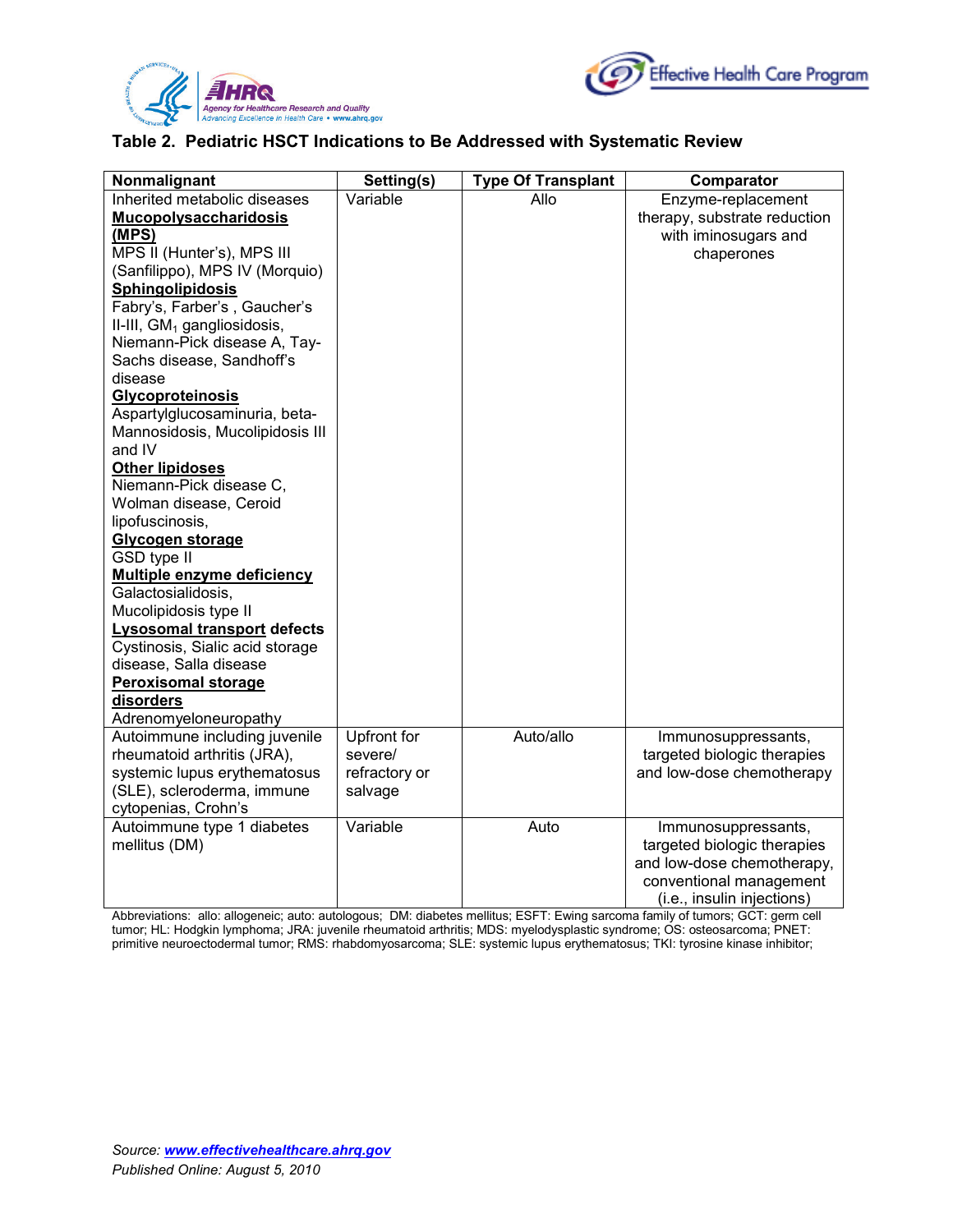



Methods described are generally applicable to all Key Questions, including Methods of the Review, Evidence Tables, Identifying Additional Studies, and Assessing Study Quality. However, certain aspects of the Methods may vary to satisfy disease-specific requirements of each question in the narrative reviews. Specific methods sections for the narrative and systematic review are detailed.

### **A. Criteria for Inclusion/Exclusion of Studies in the Review**

Prior literature review has confirmed that the highest level of evidence available for the systematic reviews is case series of various sizes and case reports. The abstracts of all identified articles will be reviewed and coded for relevance and completeness. On the advice of the Technical Expert Panel, to ensure comparative data from contemporary treatment regimens, articles older than 15 years will not be retrieved, with the exception of natural history data for the inherited metabolic diseases. This cut off may be altered if older articles are deemed sufficiently similar to contemporary practice to be comparable. Studies not published in English will be excluded. For all key questions, all articles published in English will be systematically reviewed for inclusion.

Studies will be included for Key Question 1 and Key Question 2 if they:

- $\circ$  report on an outcome of interest specifically among pediatric patients with malignant solid tumors and;
- $\circ$  involve a uniform intervention of interest.

Studies will be included for Key Question 3 and Key Question 4 if they:

- $\circ$  report on an outcome of interest specifically among pediatric patients with inherited metabolic disease and;
- $\circ$  involve a uniform intervention of interest or;
- $\circ$  report on the natural history of an inherited metabolic disease in the absence of treatment.

Studies will be included for Key Question 5 and Key Question 6 if they:

- $\circ$  report on an outcome of interest specifically among pediatric patients with autoimmune disease and;
- $\circ$  involve a uniform intervention of interest.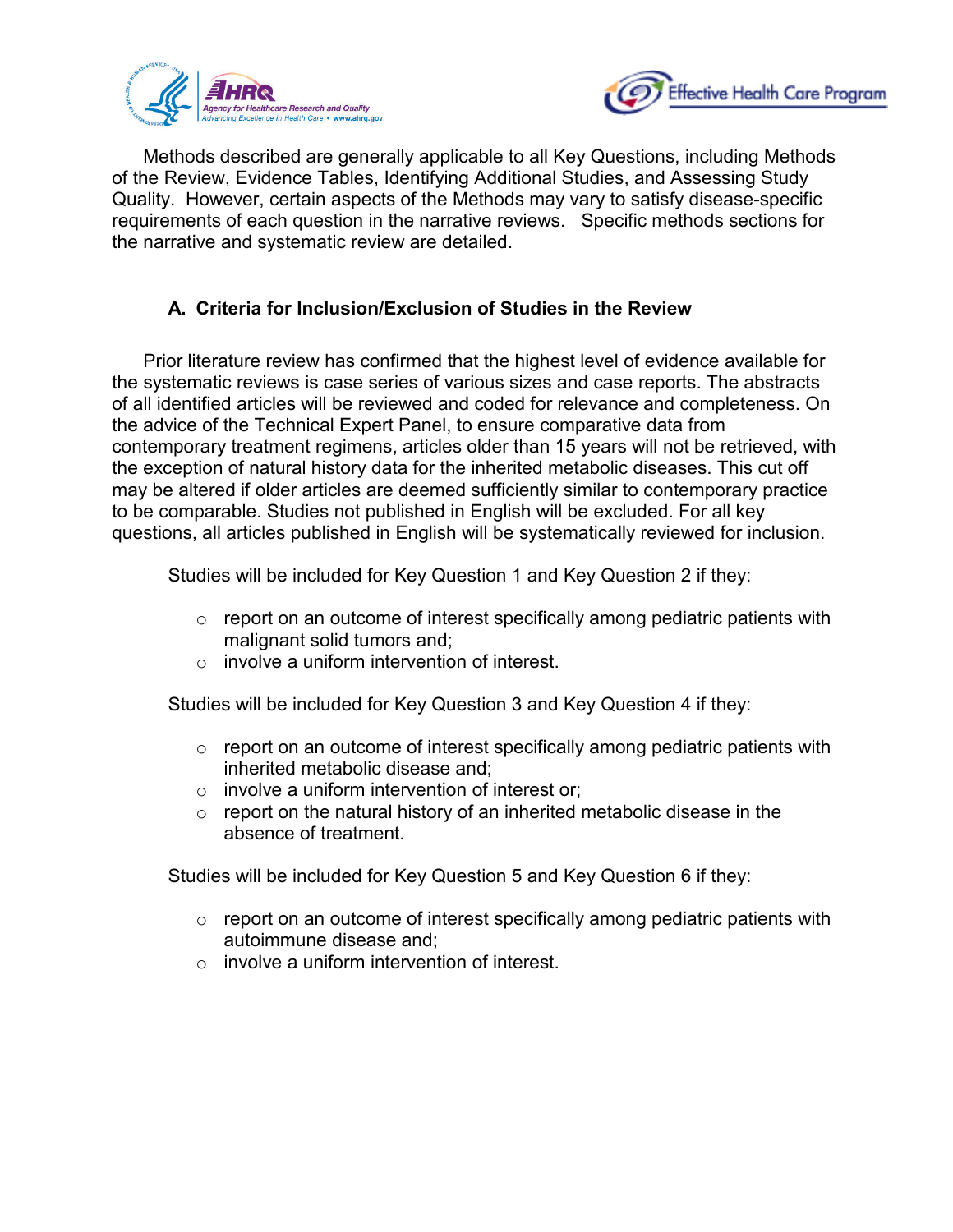



#### **B. Searching for the Evidence: Literature Search Strategies for Identification of Relevant Studies to Answer the Key Questions.**

#### Narrative Review

In accordance with the recommendation from the TEP, for each disease in the narrative review existing literature was searched for recent review articles, guidelines and systematic reviews. Electronic databases to be searched include MEDLINE®, EMBASE®, and the Cochrane Controlled Trials Register. These articles were then used to help identify the most relevant clinical studies or case series for inclusion. As HSCT is considered established therapy for the diseases in the narrative review, the TEP believed this to be the best approach.

Initial searches of the MEDLINE® database via PubMed were performed. Table 3 displays the level of evidence available for the narrative review by disease group. However this is not a systematic review; therefore, a reconciled database will not be created.

| Evidence base is from RCTs with the                                                                                    |
|------------------------------------------------------------------------------------------------------------------------|
| exception of JMML and CML where the                                                                                    |
| evidence is based on case series and case<br>report data.                                                              |
| Evidence base is case series and case<br>report with the exception of NB and GCT<br>where there is evidence from RCT's |
| Evidence base is case series and case<br>report                                                                        |
|                                                                                                                        |

#### **Table 3. Level of Evidence for the Narrative Reviews by Indication**

Abbreviations: CML: chronic myelogenous leukemia; GCT: germ cell tumor; JMML: juvenile myelomonocytic leukemia; NB: neuroblastoma; RCT: randomized controlled trial;

#### Systematic Review

Electronic databases to be searched include MEDLINE®, EMBASE®, and the Cochrane Controlled Trials Register. Databases will be searched without restriction on date as many of these diseases are rare and natural history data may be hard to capture in the contemporary literature. The exact search strategy is shown in the Appendix (Section XI).

Literature searches will be updated prior to finalizing a draft to ensure the identification of new literature, which may potentially impact the review. New studies will be evaluated against inclusion/exclusion criteria in the same manner as all other studies. In addition to updating the initial searches, members of the Technical Expert Panel and individuals and organizations providing peer review will be asked to inform the project team of any studies relevant to the key questions addressed in this evidence report that are not included in the list of selected studies. These studies will be reviewed and included if they meet the inclusion criteria set out above and alter the report's conclusions.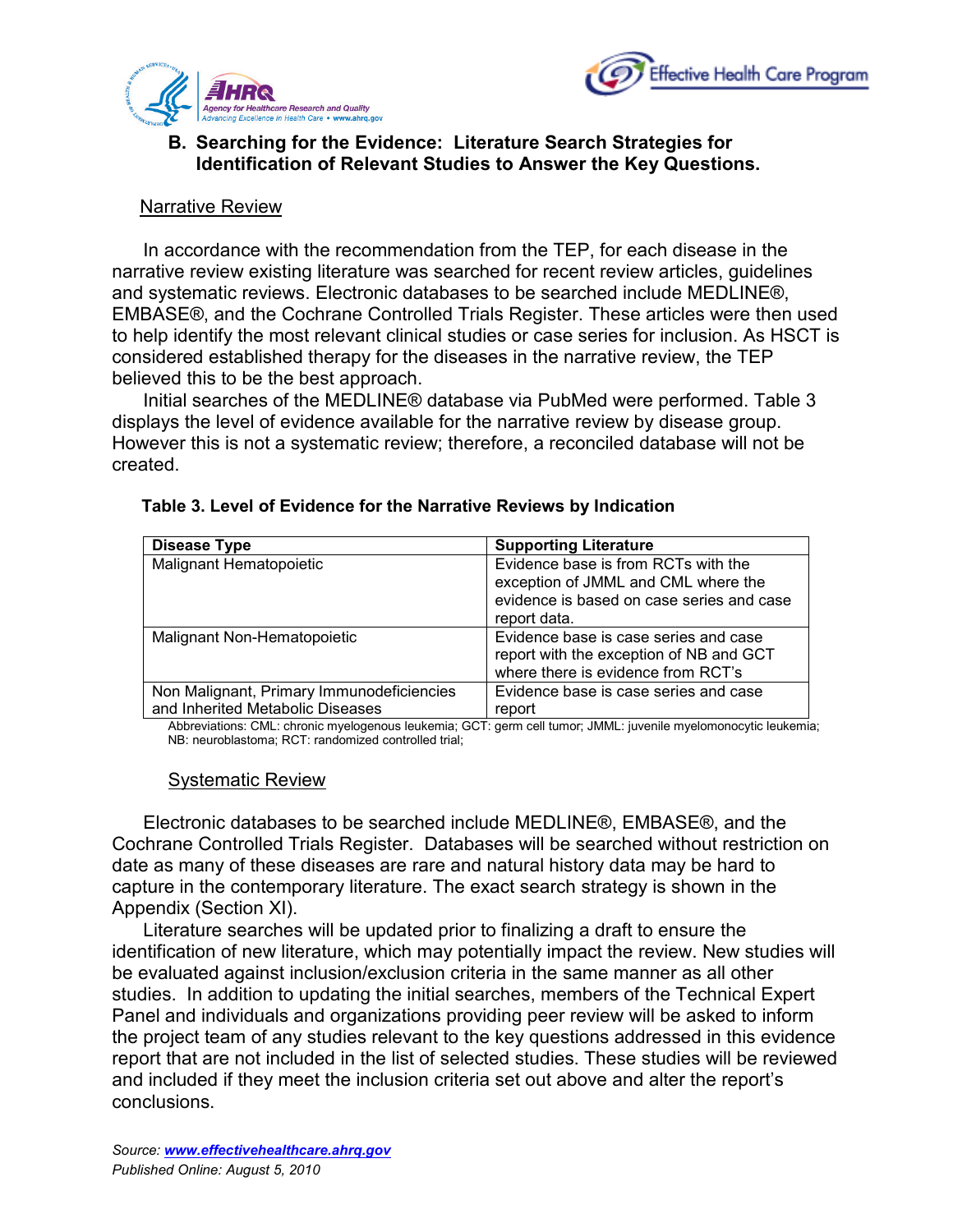



### **C. Data Abstraction and Data Management**

### Study Selection:

One (of three) reviewer will screen titles and abstracts of literature identified from the above sources for the eligibility criteria previously stated. For those items where a more detailed screen is needed to determine eligibility, we will obtain a full-text version for assessment. We will assess literature that appears to meet the inclusion criteria in the initial screening for eligibility with an eligibility form containing the following questions:

- 1. Is the treatment setting for the particular disease indication included in the systematic review? AND
- 2. Did the patients receive a uniform intervention of interest? AND
- 3. Did the article report on a relevant outcome of interest? OR
- 4. Did the article report on a relevant comparator of interest? OR
- 5. For inherited metabolic diseases does the article report on disease natural history?

To be included, articles must meet criteria 1-3 or criteria 1 and 4 or 5. Any disagreements between reviewers will be resolved through discussion. If a reviewer is uncertain if a study should be selected for inclusion, this will be resolved through discussion at team meetings. Duplicate studies will be identified and data will be extracted from the study with the longest follow-up. Full-text versions of all eligible studies will be obtained for quality assessment and data extraction.

### Data Abstraction:

One (of three) reviewer will perform data abstraction for the review using a standardized data extraction form. A second reviewer will fact-check the data. Since the evidence base for this systematic review is comprised primarily of case reports and case series of various sizes, elements that would have been abstracted from RCT and non-randomized controlled trials will be excluded from the data abstraction protocol. Prior to the start of data abstraction, data elements to be abstracted were defined in consultation with the Technical Expert Panel. The following data elements of primary studies will be abstracted from the articles meeting all selection criteria.

- critical features of the study design
	- o patient inclusion/exclusion criteria
	- $\circ$  number of participants and flow of participants through steps of study
- patient characteristics, including:
	- o age
	- o sex
	- o race/ethnicity
	- o disease and stage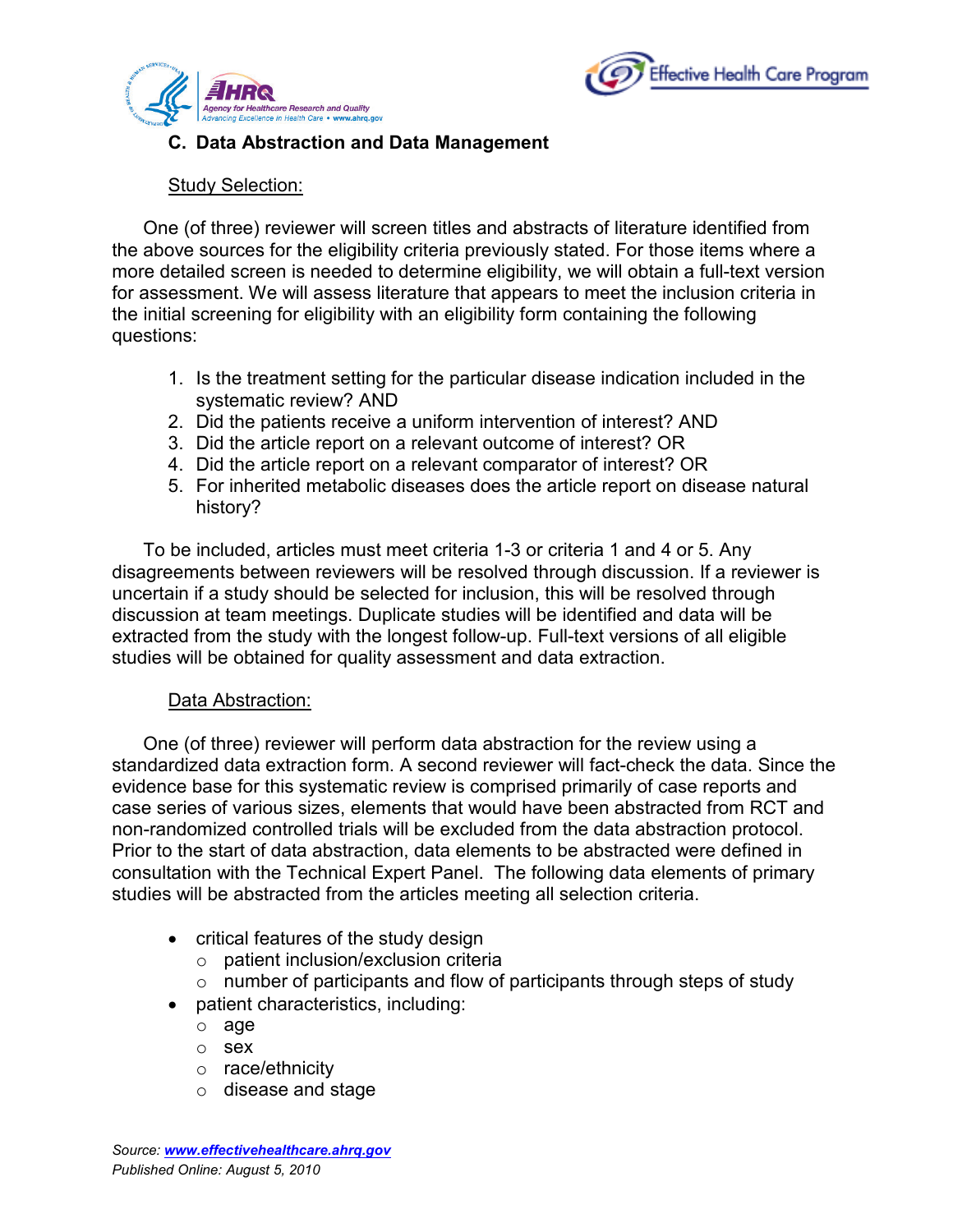



- o disease duration
- $\circ$  other prognostic characteristics
- treatment characteristics, including
	- o stem-cell source
	- o chemotherapy vs. chemo-radiotherapy
	- $\circ$  immunosuppressive therapy as prophylaxis for graft versus host disease
	- $\circ$  supportive care
- outcome assessment details
	- $\circ$  identified primary outcome
	- o secondary outcomes
	- o response criteria
	- o use of independent outcome assessor
	- $\circ$  follow-up frequency and duration
- data analysis details
	- o statistical analyses (statistical test/estimation results)
		- **test used**
		- **summary measures**
		- **sample variability measures**
		- **Precision of estimate**
		- p values

### Evidence Tables:

We will create templates for evidence tables in Microsoft Excel® and Microsoft Word®. One reviewer will perform primary data abstraction of all data elements into the evidence tables, and a second reviewer will perform accuracy checks on the evidence tables.

### PRISMA:

A PRISMA diagram will be constructed for each Key Question.<sup>1</sup>

### **Assessment of Applicability:**

Applicability of findings in this review will be assessed within the EPICOT framework (Evidence, Population, Intervention, Comparison, Outcome, Time stamp.<sup>2</sup> Selected studies will be assessed for relevance against target populations, interventions of interest and outcomes of interest.

### **D. Assessment of Methodological Quality of Individual Studies**

In consultation with the AHRQ Task Order Officer and Technical Expert Panel, the general approach to grading evidence developed by the U.S. Preventive Services Task Force $3$  will be applied to primary studies. The quality of the abstracted studies and the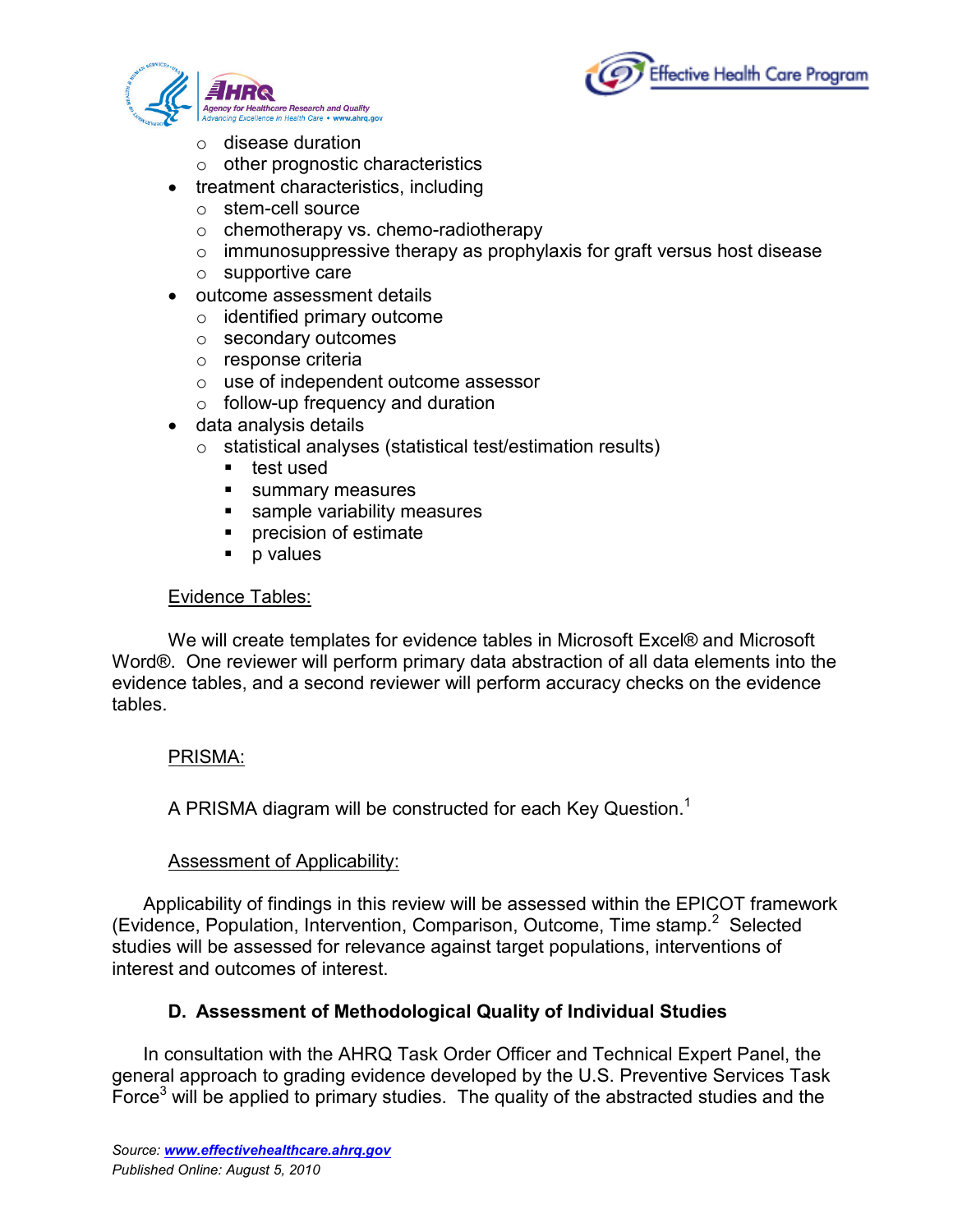



body of evidence will be assessed by two independent reviewers. Discordant quality assessments will be resolved with input from a third reviewer, if necessary.

- a. The quality of RCTs will be assessed on the basis of the following criteria:
	- Initial assembly of comparable groups: adequate randomization, including concealment and whether potential confounders (e.g., other concomitant care) were distributed equally among groups
	- Maintenance of comparable groups (includes attrition, crossovers, adherence, contamination)
	- Important differential loss to follow-up or overall high loss to follow-up
	- Measurements: equal, reliable, and valid (includes masking of outcome assessment)
	- Clear definition of interventions
	- All important outcomes considered
	- Analysis: adjustment for potential confounders, intention-to-treat analysis

Definition of ratings based on above criteria:

The rating of intervention studies encompasses the three quality categories described here.

- *Good:* Meets all criteria: Comparable groups are assembled initially and maintained throughout the study (follow-up at least 80 percent); reliable and valid measurement instruments are used and applied equally to the groups; interventions are spelled out clearly; all important outcomes are considered; and appropriate attention is given to confounders in analysis. In addition, for RCTs, intention-to-treat analysis is used.
- *Fair:* Studies will be graded "fair" if any or all of the following problems occur, without the fatal flaws noted in the "poor" category below: In general, comparable groups are assembled initially but some question remains whether some (although not major) differences occurred with follow-up; measurement instruments are acceptable (although not the best) and generally applied equally; some but not all important outcomes are considered; and some but not all potential confounders are accounted for. Intention-to-treat analysis is done for RCTs.
- *Poor:* Studies will be graded "poor" if any of the following fatal flaws exists: Groups assembled initially are not close to being comparable or maintained throughout the study; unreliable or invalid measurement instruments are used or not applied at all equally among groups (including not masking outcome assessment); and key confounders are given little or no attention. For RCTs, intention-to-treat analysis is lacking.
- b. The quality of included nonrandomized comparative intervention studies will be assessed based on a selection of items proposed by Deeks et al.<sup>4</sup> and informed by the Harris-USPSTF approach, as follows: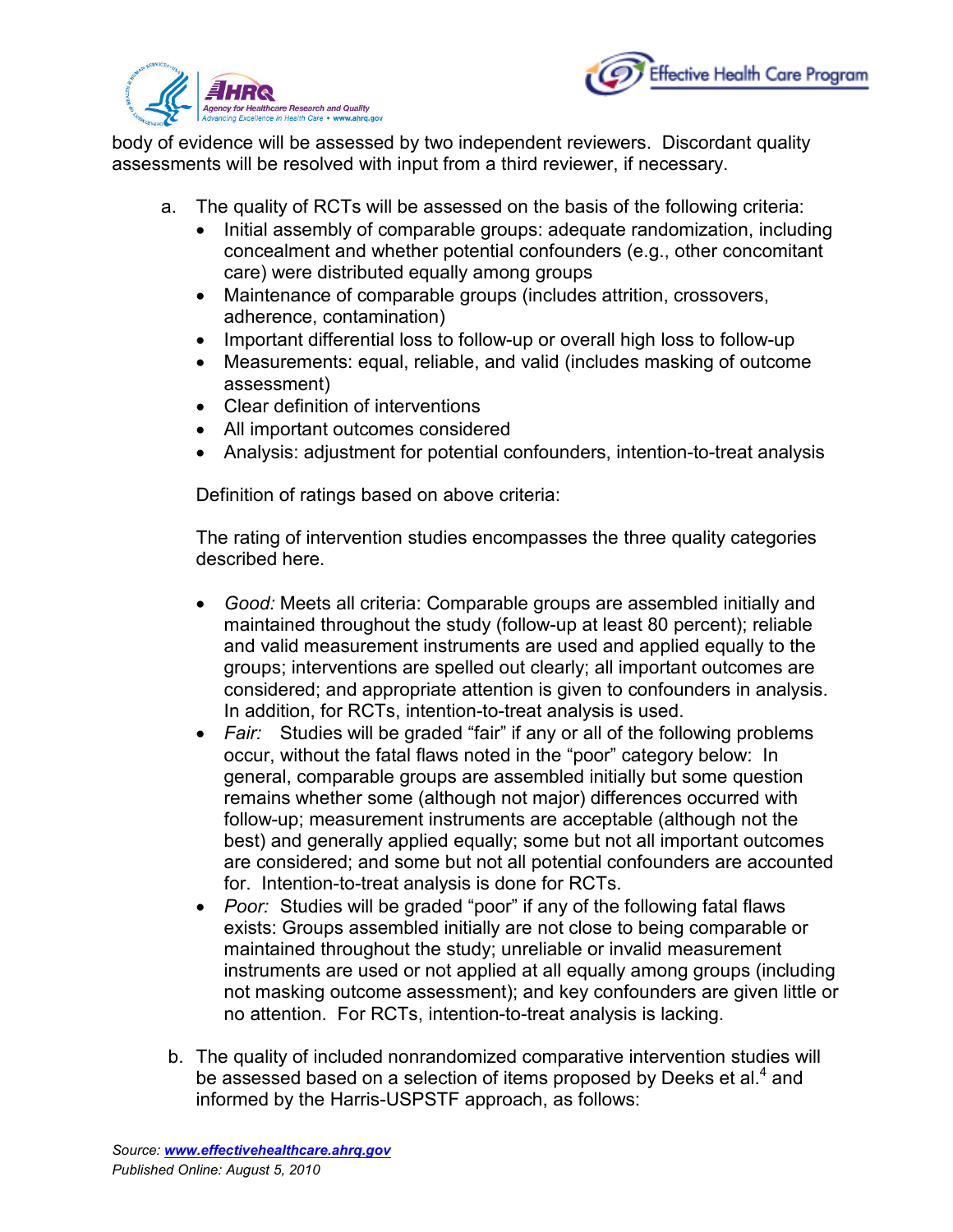



- Was sample definition and selection prospective or retrospective?
- Were inclusion/exclusion criteria clearly described?
- Were participants selected to be representative?
- Was there an attempt to balance groups by design?
- Were baseline prognostic characteristics clearly described and groups shown to be comparable?
- Were interventions clearly specified?
- Were participants in treatment groups recruited in the same time period?
- Was there an attempt by investigators to allocate participants to treatment groups in an attempt to minimize bias?
- Were concurrent/concomitant treatments clearly specified and given equally to treatment groups?
- Were outcome measures clearly valid, reliable and equally applied to treatment groups?
- Were outcome assessors blind?
- Was the length of follow-up adequate?
- Was attrition below an overall high level (<20%)?
- Was the difference in attrition between treatment groups below a high level (<15%)?
- Did the analysis of outcome data incorporate a method for handling confounders such as statistical adjustment?
- c. The quality of included single-arm intervention studies will be assessed based on a set of study characteristics proposed by Carey and Boden,<sup>5</sup> as follows:
	- Clearly defined question
	- Well-described study population
	- Well-described intervention
	- Use of validated outcome measures
	- Appropriate statistical analyses
	- Well-described results
	- Discussion and conclusion supported by data
	- Funding source acknowledged
- d. The quality of the assessment of adverse effects data will be assessed by an empirically derived set of questions informed by the McMaster Quality Assessment Scale for Harms<sup>6</sup> and CER Draft Methods Manual guidance. Questions are as follows:
	- 1. Is there an explanation of how harms were identified?
	- 2. Was a standardized or validated instrument or scale used?
	- 3. Was ascertainment similar and complete in all study groups?
	- 4. Was a measure of severity reported?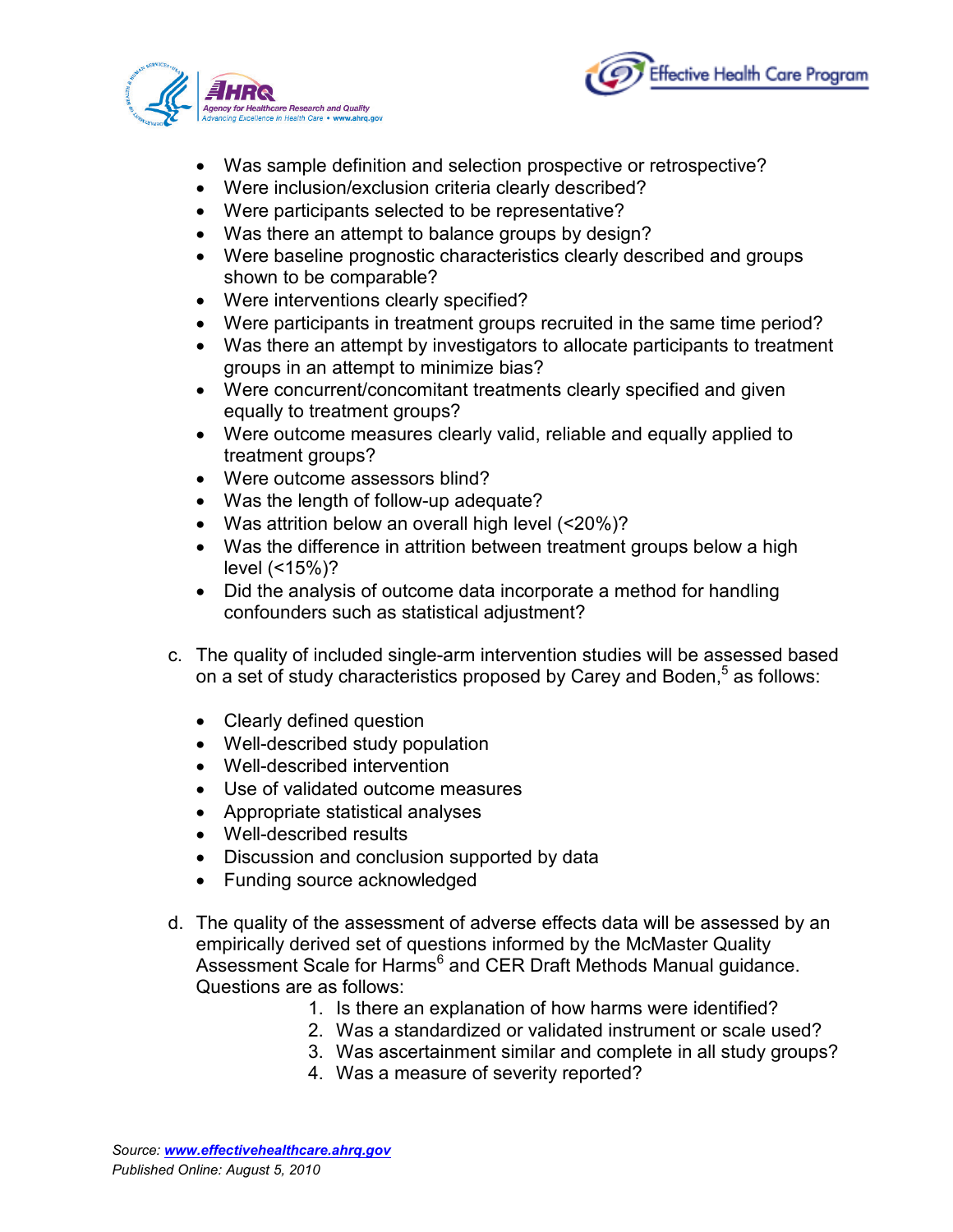



- 5. Were harms attributed to the study intervention likely causally associated?
- 6. Were the number and type of harmful events reported separately for study groups?

## **E. Data Synthesis**

Given that a preliminary literature search identified only case series and case reports involving HSCT for the diseases of interest, this evidence review will not incorporate formal data synthesis using meta-analysis. Rather, the synthesis will emphasize the specific patient characteristics, specific outcomes and status relative to the evidence hierarchy/study quality assessment.

## **F. Grading the Evidence for Each Key Question**

We will use the system for rating the strength of the overall body of evidence developed by the GRADE Working Group and modified by AHRQ.<sup>7,8</sup> The system used for rating the strength of the overall body of evidence was developed by  $AHRQ^8$  for the EPC Methods Guide, based on a system developed by the GRADE Working Group. This system explicitly addresses the following domains: risk of bias, consistency, directness and precision.

Grade of evidence strength is classified into the following four categories:

- High quality: Further research is very unlikely to change our confidence in the estimate of effect
- Moderate quality: Further research is likely to have an important impact on our confidence in the estimate of effect and may change the estimate
- Low quality: Further research is very likely to have an important impact on our confidence in the estimate of effect and is likely to change the estimate
- Insufficient: Any estimate of effect is very uncertain

If concerns arise with the body of evidence, additional domains will be addressed, such as coherence, dose-response relationship and residual confounding.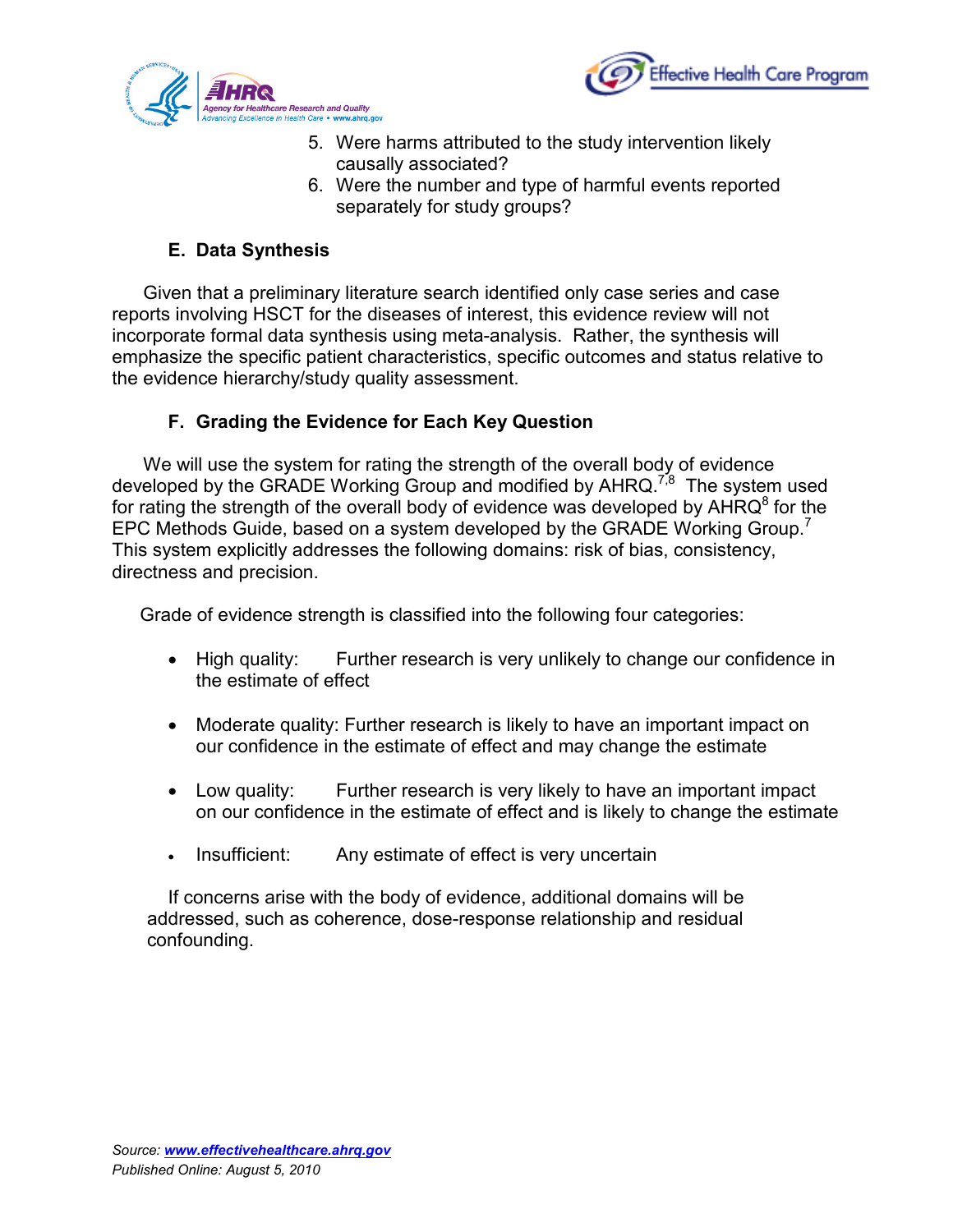



## **V. References**

- 1. Liberati A, Altman DG, Tetzlaff J et al. The PRISMA statement for reporting systematic reviews and meta-analyses of studies that evaluate health care interventions: explanation and elaboration. *Ann Intern Med* 2009 Aug 18;151(4):W65-94.
- 2. Brown P, Brunnhuber K, Chalkidou K et al. How to formulate research recommendations. BMJ 2006 Oct 14;333(7572):804-6.
- 3. Harris RP, Helfand M, Woolf SH et al. Current methods of the US Preventive Services Task Force: a review of the process. *Am J Prev Med* 2001 Apr;20(3 Suppl):21-35.
- 4. Deeks JJ, Dinnes J, D'Amico R et al. Evaluating non-randomised intervention studies. *Health Technol Assess* 2003;7(27):iii-x, 1-173.
- 5. Carey TS, Boden SD. A critical guide to case series reports. *Spine (Phila Pa 1976)* 2003 Aug 1;28(15):1631-4.
- 6. Santaguida PL Raina P. McMaster Quality Assessment Scale of Harms (McHarm) for primary studies. 2005. Available online at: http://hiru.mcmaster.ca/epc/mcharm.pdf. Last accessed February 2010.
- 7. Guyatt GH, Oxman AD, Vist GE et al. GRADE: an emerging consensus on rating quality of evidence and strength of recommendations. *BMJ* 2008 Apr 26;336(7650):924-6.

8. Owens DK, Lohr KN, Atkins D et al. AHRQ series paper 5: grading the strength of a body of evidence when comparing medical interventions--agency for healthcare research and quality and the effective health-care program. *J Clin Epidemiol* 2010 May;63(5):513-23.

## **VI. Definition of Terms**

**Hematopoietic stem-cell transplantation (HSCT)** refers to a procedure in which hematopoietic stem cells are infused to restore bone marrow function in patients, and is categorized by the source of the stem cells.

**Autologous transplants** involve returning the patient's own stem cells, typically after the patient has received doses of chemotherapy that are myeloablative or lymphoablative (for autoimmune disorders).

**Allogeneic HSCT** uses stem cells from an HLA-matched donor, either related or unrelated, and, in malignant diseases, exploits a graft-versus-tumor effect. Myeloablative or reduced-intensity (nonmyeloablative) conditioning regimens may be used.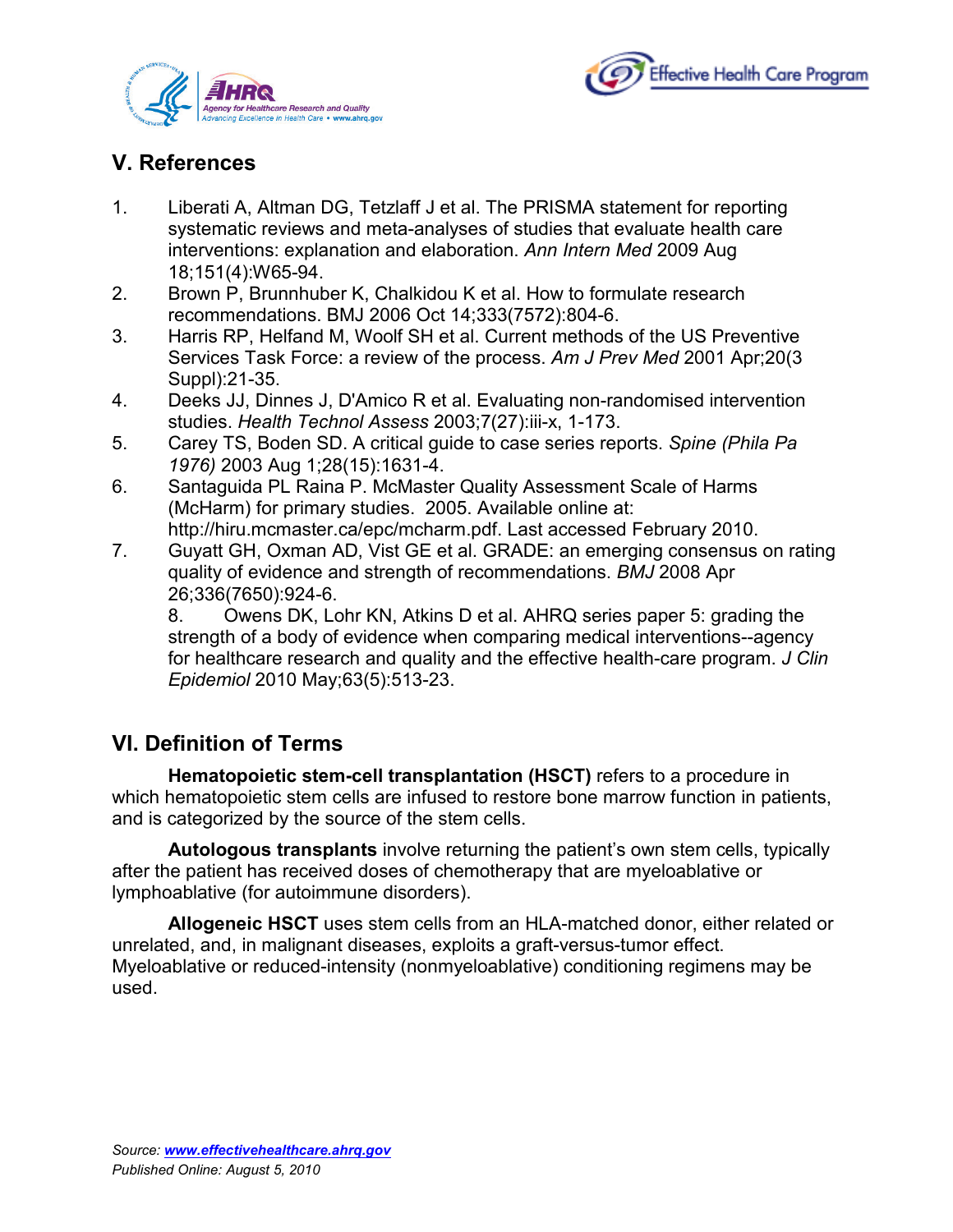



**Pediatric** in this document refers to patients aged birth to 21 years. While the upper age limit varies, this definition is consistent with the definition found in several sources.<sup>[\\*](#page-21-0)</sup>

## **VII. Summary of Protocol Amendments**

## **November 1, 2010**

| <b>Section</b>                                                                                   | <b>Protocol Deviation</b>                                                                                                                                                                                                                                                         | <b>Rationale</b>                                                                                                                                                                                                                                                                                                                                                                                                                                                                                        |
|--------------------------------------------------------------------------------------------------|-----------------------------------------------------------------------------------------------------------------------------------------------------------------------------------------------------------------------------------------------------------------------------------|---------------------------------------------------------------------------------------------------------------------------------------------------------------------------------------------------------------------------------------------------------------------------------------------------------------------------------------------------------------------------------------------------------------------------------------------------------------------------------------------------------|
| <b>Study Selection</b>                                                                           | For the comparator, if larger case series<br>were available, case reports and case<br>series with less than 20 subjects were<br>not selected for abstraction.                                                                                                                     | Conventional therapy in these settings is of<br>known efficacy with well know adverse<br>effects. A case report or small case series<br>offers little as a comparator here as larger<br>case series often exist.                                                                                                                                                                                                                                                                                        |
| Data<br>Abstraction                                                                              | When survival curves for overall and<br>progression/event free survival were not<br>presented, but the authors published the<br>outcomes for all patients in the study,<br>survival curves were generated using<br>XLstat.                                                        | The calculation of survival curves from the<br>raw data allowed for a larger number of<br>studies to be included and comparisons to<br>be made on the same metric across<br>studies.                                                                                                                                                                                                                                                                                                                    |
| Data Synthesis                                                                                   | Progression/event free survival was<br>abstracted and summarized in the<br>appendix but will not be synthesized for<br>the GRADE analysis.                                                                                                                                        | Due to the qualitative nature of the data<br>synthesis and the small numbers of studies<br>and patients within studies, there are cases<br>where inconsistencies arise between the<br>PFS and the overall survival as different<br>studies may have reported one outcome<br>and not the other. This may cause<br>confusion. Because death from disease<br>progression is captured in overall survival<br>we decided to use overall survival as the<br>basis for our synthesis and GRADE<br>conclusions. |
| Assessment of<br>Methodological<br>Quality of<br>Individual<br><b>Studies</b>                    | Individual studies were not assessed for<br>individual study quality.                                                                                                                                                                                                             | In consultation with the Task Order Officer<br>it was decided to forego individual study<br>quality assessment. Studies were of<br>relatively poor quality by convention of their<br>design (case reports, small case series).<br>We wanted to avoid minimizing the<br>available evidence on the basis of<br>individual study quality, and instead focus<br>on the GRADE analysis in the individual<br>clinical context of each indication.                                                             |
| Table 2.<br>Pediatric HSCT<br>Indications to<br>Be Addressed<br>with Systematic<br><b>Review</b> | No comparators were reviewed for:<br>autoimmune diseases including: juvenile<br>idiopathic arthritis (JIA), systemic lupus<br>erythematosus (SLE), systemic<br>sclerosis (SSc), multiple sclerosis<br>(MS)Crohn's disease (CD), myasthenia<br>gravis, overlap syndrome, cutaneous | No valid comparators were identified.<br>Patients on the studies included had failed<br>(variously) all current therapies and were in<br>dire condition due to the disease and<br>morbidities secondary to the medical<br>treatments they had received. The<br>likelihood any of these HSCT patients                                                                                                                                                                                                    |

<span id="page-21-0"></span> <sup>\*</sup> Berhman RE et al. *Nelson Textbook of Pediatrics*, 15th Ed. Philadelphia: W.B. Saunders Company; 1996. Rudolph AM et al. *Rudolph's Pediatrics,* 21st Ed. New York: McGraw-Hill; 2002. Avery MD, First LR. *Pediatric Medicine,* 2nd Ed. Baltimore: Williams & Wilkins; 1994.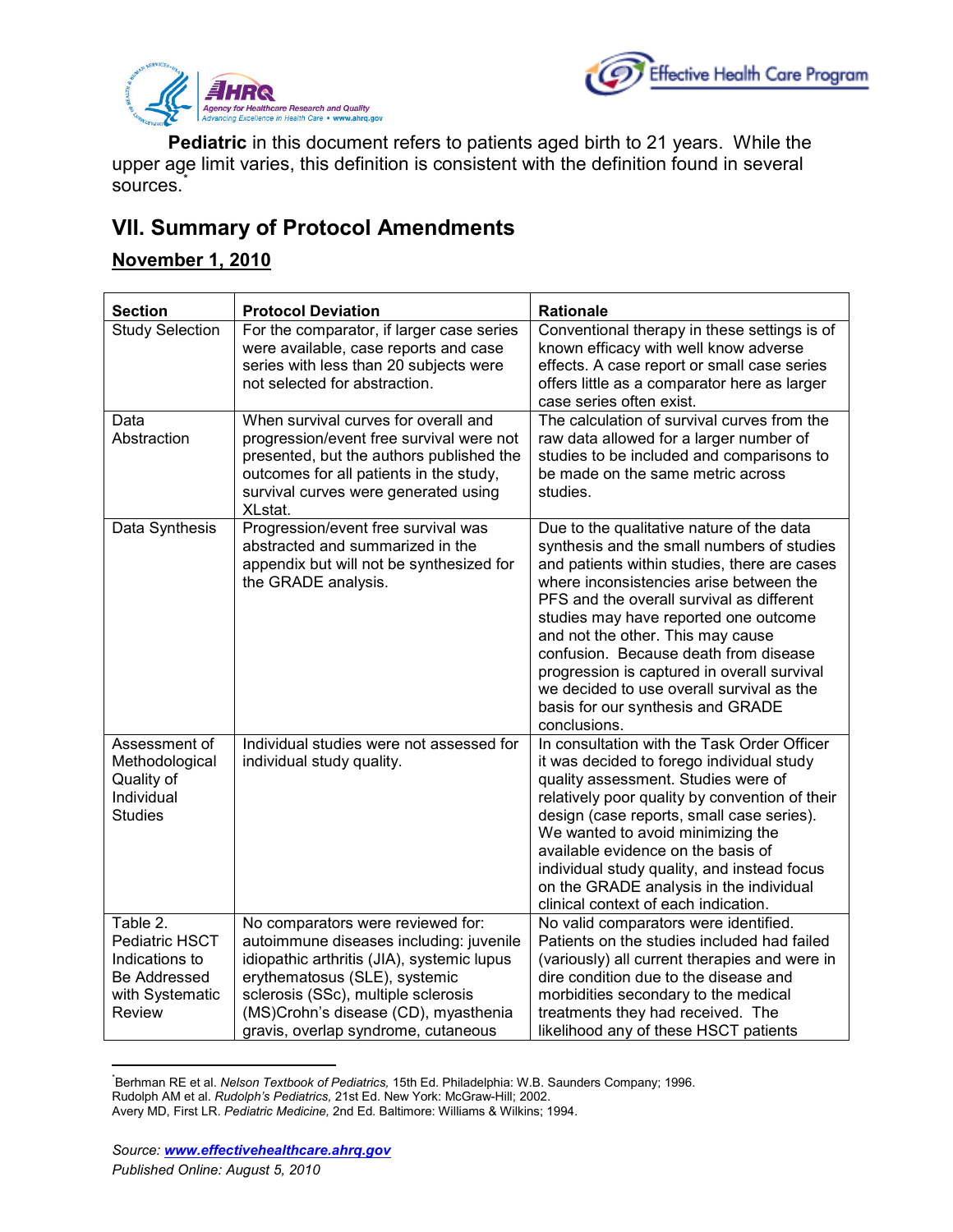



|                                                                                           | cutis, and immune cytopenias and<br>anemia.                                                                         | would spontaneously remit is nil, so the<br>comparator is the natural history of the<br>disease.                                                                                                                                                                                                                                                                                                                  |
|-------------------------------------------------------------------------------------------|---------------------------------------------------------------------------------------------------------------------|-------------------------------------------------------------------------------------------------------------------------------------------------------------------------------------------------------------------------------------------------------------------------------------------------------------------------------------------------------------------------------------------------------------------|
| Table 2.<br>Pediatric HSCT<br>Indications to<br>Be Addressed<br>with Systematic<br>Review | The comparators for autoimmune type 1<br>diabetes mellitus (DM1) was changed to<br>intensive insulin therapy (IIT). | We identified one study of HSCT in newly<br>diagnosed DM1 patients. In DM1, there is<br>no chance an individual will spontaneously<br>regain insulin secretory capacity and will<br>remain insulin-dependent for life. Any<br>comparator study by necessity must have<br>included combination treatment with<br>intensive insulin plus any adjuvant. Thus,<br>the only valid comparator for HSCT is IIT<br>alone. |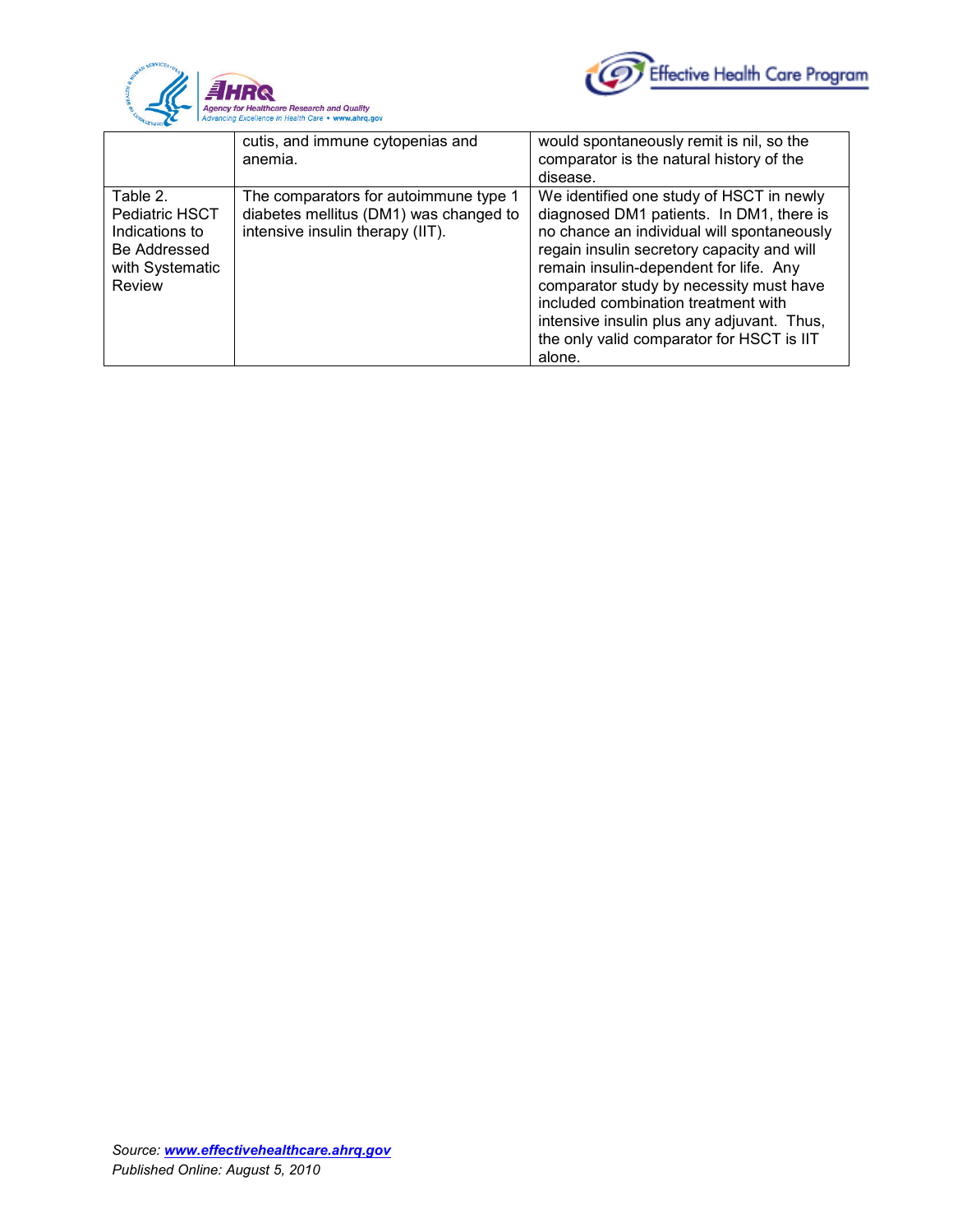



### **NOTE: The following protocol elements are standard procedures for all protocols.**

## **VIII. Review of Key Questions**

For Comparative Effectiveness reviews (CERs) the key questions were posted for public comment and finalized after review of the comments. For other systematic reviews, key questions submitted by partners are reviewed and refined as needed by the EPC and the Technical Expert Panel (TEP) to assure that the questions are specific and explicit about what information is being reviewed.

## **IX. Technical Expert Panel (TEP)**

A TEP panel is selected to provide broad expertise and perspectives specific to the topic under development. Divergent and conflicted opinions are common and perceived as health scientific discourse that results in a thoughtful, relevant systematic review. Therefore study questions, design and/or methodological approaches do not necessarily represent the views of individual technical and content experts. The TEP provides information to the EPC to identify literature search strategies, review the draft report and recommend approaches to specific issues as requested by the EPC. The TEP does not do analysis of any kind nor contribute to the writing of the report.

## **X. Peer Review**

Approximately five experts in the field will be asked to peer review the draft report and provide comments. The peer reviewer may represent stakeholder groups such as professional or advocacy organizations with knowledge of the topic. On some specific reports such as reports requested by the Office of Medical Applications of Research, National Institutes of Health there may be other rules that apply regarding participation in the peer review process. Peer review comments on the preliminary draft of the report are considered by the EPC in preparation of the final draft of the report. The synthesis of the scientific literature presented in the final report does not necessarily represent the views of individual reviewers. The dispositions of the peer review comments are documented and will, for CERs and Technical briefs, be published three months after the publication of the Evidence report.

It is our policy not to release the names of the Peer reviewers or TEP panel members until the report is published so that they can maintain their objectivity during the review process.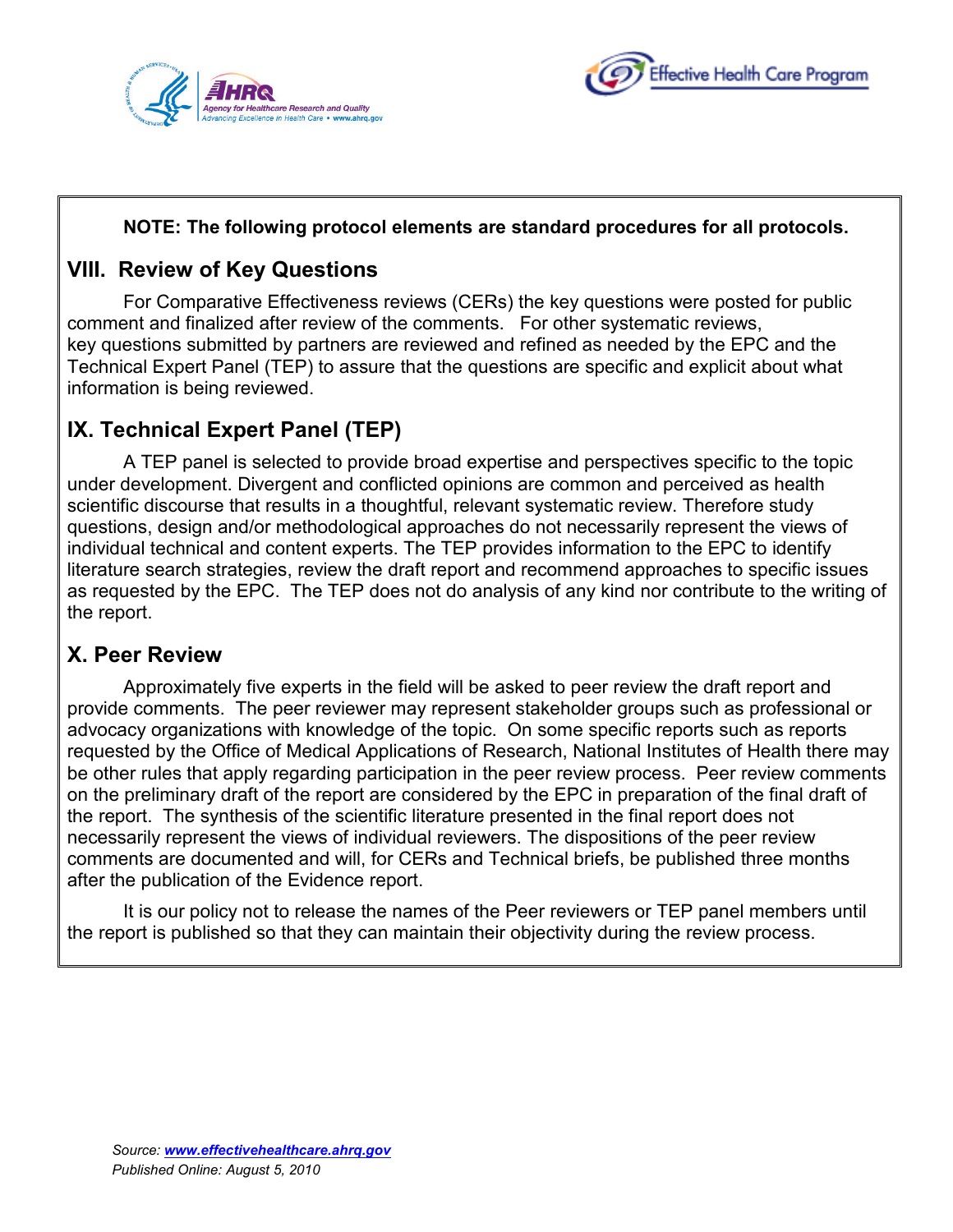



# **XI. Appendix**

Search strategy for indications and settings in the systematic review.

| All Child: 0-18 years=3709                                                                                                                                                                                                                                                                                                                                                                                                                                                                                                                                                                                                                                         |          |                   |
|--------------------------------------------------------------------------------------------------------------------------------------------------------------------------------------------------------------------------------------------------------------------------------------------------------------------------------------------------------------------------------------------------------------------------------------------------------------------------------------------------------------------------------------------------------------------------------------------------------------------------------------------------------------------|----------|-------------------|
| #107 Search #104 AND #106                                                                                                                                                                                                                                                                                                                                                                                                                                                                                                                                                                                                                                          | 17:44:42 | 9536              |
| #106 Search "Humans"[Mesh]                                                                                                                                                                                                                                                                                                                                                                                                                                                                                                                                                                                                                                         |          | 17:29:48 10812726 |
| #104 Search #102 AND #103                                                                                                                                                                                                                                                                                                                                                                                                                                                                                                                                                                                                                                          | 17:29:21 | 11232             |
| #103 Search #55 OR #88 OR #90 OR #101                                                                                                                                                                                                                                                                                                                                                                                                                                                                                                                                                                                                                              | 17:28:45 | 472713            |
| #102 Search #45 OR #47                                                                                                                                                                                                                                                                                                                                                                                                                                                                                                                                                                                                                                             | 17:27:46 | 227780            |
| #101 Search "Fabry Disease" OR "Fabry's disease" OR "Farber<br>Lipogranulomatosis" OR "Fabry Disease" OR "Fabry's disease" OR<br>"Farber Lipogranulomatosis" OR Gangliosidos* OR "Sandhoff Disease"<br>OR "sandhoff's disease" OR "Gaucher Disease" OR "gaucher's disease"<br>OR "Niemann-Pick Disease*" OR "Tay-Sachs Disease" OR<br>Aspartylglucosaminuria OR "beta-Mannosidosis" OR Mucolipidos* OR<br>"Wolman Disease" OR "Ceroid Lipofuscinos*" OR "Ceroid-<br>Lipofuscinos*" OR galactosialidosis OR Cystinosis OR "Sialic Acid<br>Storage Disease" OR "salla disease" OR "peroxisomal storage disorder*"<br>OR adrenomyeloneuropath* OR "immune cytopenia*" | 17:27:12 | 12149             |
| #90 Search "Ewing's Sarcoma" OR "Wilms Tumor" OR Rhabdomyosarcoma* 17:12:00<br>OR Retinoblastoma* OR Medulloblastoma* OR PNET OR "Primitive<br>Neuroectodermal Tumor*" OR Astrocytoma* OR Mucopolysaccharidos*<br>OR Sphingolipidos* OR "Lysosomal Storage Disease*" OR "Glycogen<br>Storage Disease*" OR "Niemann-Pick Disease*" OR<br>Adrenoleukodystrophy OR "Juvenile Rheumatoid Arthritis" OR "Systemic<br>Lupus Erythematosus" OR SLE OR Scleroderma OR "Crohn Disease" OR<br>"Crohn's disease" OR "Autoimmune Disease*"                                                                                                                                     |          | 199885            |
| #88 Search ((((((((("Mucopolysaccharidoses"[Mesh] OR<br>"Sphingolipidoses"[Mesh]) OR "Lysosomal Storage Diseases"[Mesh]) OR<br>"Glycogen Storage Disease"[Mesh]) OR "Niemann-Pick Diseases"[Mesh])<br>OR "Adrenoleukodystrophy"[Mesh]) OR "Arthritis, Juvenile<br>Rheumatoid"[Mesh]) OR "Lupus Erythematosus, Systemic"[Mesh]) OR<br>"Scleroderma, Systemic"[Mesh]) OR "Crohn Disease"[Mesh]) OR<br>"Autoimmune Diseases"[Mesh]                                                                                                                                                                                                                                    | 17:03:42 | 366524            |
| #55 Search ((((("Sarcoma, Ewing's"[Mesh] OR "Wilms Tumor"[Mesh]) OR<br>"Rhabdomyosarcoma"[Mesh]) OR "Retinoblastoma"[Mesh]) OR<br>"Medulloblastoma"[Mesh]) OR "Neuroectodermal Tumors,<br>Primitive"[Mesh]) OR "Astrocytoma"[Mesh]                                                                                                                                                                                                                                                                                                                                                                                                                                 | 16:48:48 | 67468             |
| #47 Search "stem cell*" OR "bone marrow"                                                                                                                                                                                                                                                                                                                                                                                                                                                                                                                                                                                                                           | 16:46:12 | 227780            |
| #45 Search "Bone Marrow Transplantation"[Mesh] OR ("Hematopoietic Stem<br>Cell Transplantation"[Mesh] OR "Peripheral Blood Stem Cell<br><b>Transplantation"[Mesh] OR "Cord Blood Stem Cell</b><br>Transplantation"[Mesh] OR "Stem Cell Transplantation"[Mesh])                                                                                                                                                                                                                                                                                                                                                                                                     | 16:37:28 | 66363             |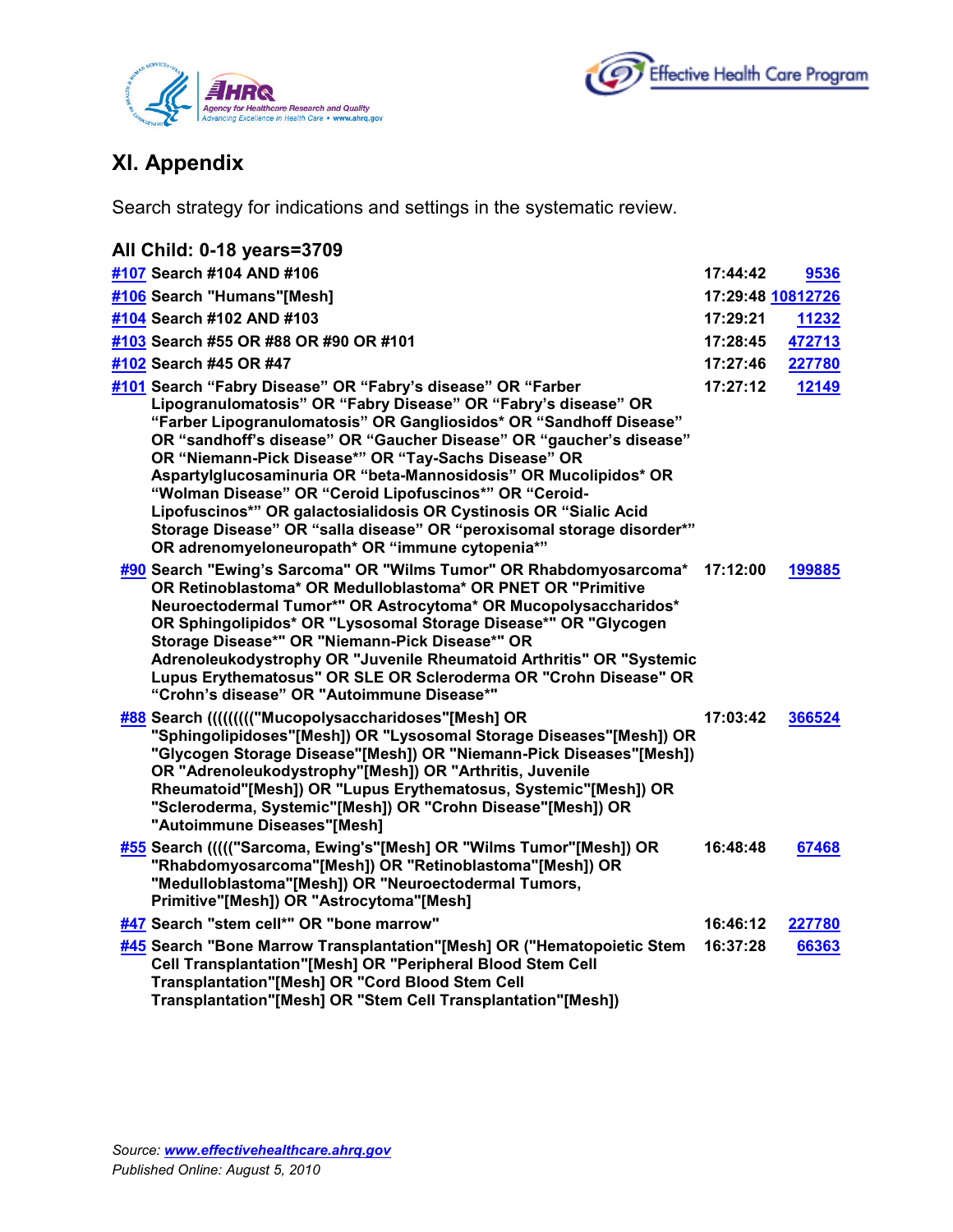



**Additional searching was done to obtain information on comparators in the following diseases:**

|           | <b>Diabetes</b>                                                                                                                                                                                                                                                                                                                                                           |                 |
|-----------|---------------------------------------------------------------------------------------------------------------------------------------------------------------------------------------------------------------------------------------------------------------------------------------------------------------------------------------------------------------------------|-----------------|
|           | #15 Search (#10 AND #13) NOT #5 Limits: Humans, Clinical Trial, Editorial,<br>Practice Guideline, Randomized Controlled Trial, Case Reports, Comparative<br>Study, Controlled Clinical Trial, Guideline, English, All Infant: birth-23<br>months, All Child: 0-18 years, Publication Date from 1995/10/01 to 2010/07/12                                                   | 10:23:50 82     |
|           | #14 Search (#10 AND #13) NOT #5                                                                                                                                                                                                                                                                                                                                           | 10:21:22 3314   |
|           | #13 Search "Immunosuppression"[Mesh] OR immunomodulation OR<br>immunosuppressant OR immunosuppressive OR "immune modulation" OR<br>"immune suppression"                                                                                                                                                                                                                   | 10:20:45 449395 |
|           | #10 Search "Diabetes Mellitus, Type 1"[Mesh] OR ("type 1" AND (diabetes OR<br>diabetic OR DM)) OR "juvenile diabetes"                                                                                                                                                                                                                                                     | 10:17:59 60849  |
| <u>#5</u> | Search "Bone Marrow Transplantation"[Mesh] OR ("Stem Cell<br>Transplantation"[Mesh] OR "Peripheral Blood Stem Cell<br>Transplantation"[Mesh] OR "Cord Blood Stem Cell Transplantation"[Mesh]<br>OR "Hematopoietic Stem Cell Transplantation"[Mesh]) OR "bone marrow<br>transplant*" OR "stem cell support" OR "stem cell transplant*"                                     | 10:16:06 73273  |
|           | <b>Other Autoimmune Diseases</b>                                                                                                                                                                                                                                                                                                                                          |                 |
|           | #23 Search (#20 AND #13) NOT #5 AND (severe OR refractory OR "poor<br>prognosis") Limits: Humans, Clinical Trial, Editorial, Practice Guideline,<br>Randomized Controlled Trial, Case Reports, Comparative Study, Controlled<br>Clinical Trial, Guideline, English, All Infant: birth-23 months, All Child: 0-18<br>years, Publication Date from 1995/10/01 to 2010/07/12 | 10:31:11 184    |
|           | #22 Search (#20 AND #13) NOT #5 Limits: Humans, Clinical Trial, Editorial,<br>Practice Guideline, Randomized Controlled Trial, Case Reports, Comparative<br>Study, Controlled Clinical Trial, Guideline, English, All Infant: birth-23<br>months, All Child: 0-18 years, Publication Date from 1995/10/01 to 2010/07/12                                                   | 10:30:15 650    |
|           | #21 Search (#20 AND #13) NOT #5                                                                                                                                                                                                                                                                                                                                           | 10:29:02 8441   |
|           | #20 Search (("Arthritis, Juvenile Rheumatoid"[Mesh] OR "Lupus Erythematosus,<br>Systemic"[Mesh]) OR "Scleroderma, Systemic"[Mesh]) OR "Crohn<br>Disease"[Mesh]                                                                                                                                                                                                            | 10:27:58 84547  |
|           | #13 Search "Immunosuppression"[Mesh] OR immunomodulation OR<br>immunosuppressant OR immunosuppressive OR "immune modulation" OR<br>"immune suppression"                                                                                                                                                                                                                   | 10:20:45 449395 |
| #5        | Search "Bone Marrow Transplantation"[Mesh] OR ("Stem Cell<br>Transplantation"[Mesh] OR "Peripheral Blood Stem Cell<br>Transplantation"[Mesh] OR "Cord Blood Stem Cell Transplantation"[Mesh]<br>OR "Hematopoietic Stem Cell Transplantation"[Mesh]) OR "bone marrow<br>transplant*" OR "stem cell support" OR "stem cell transplant*"                                     | 10:16:06 73273  |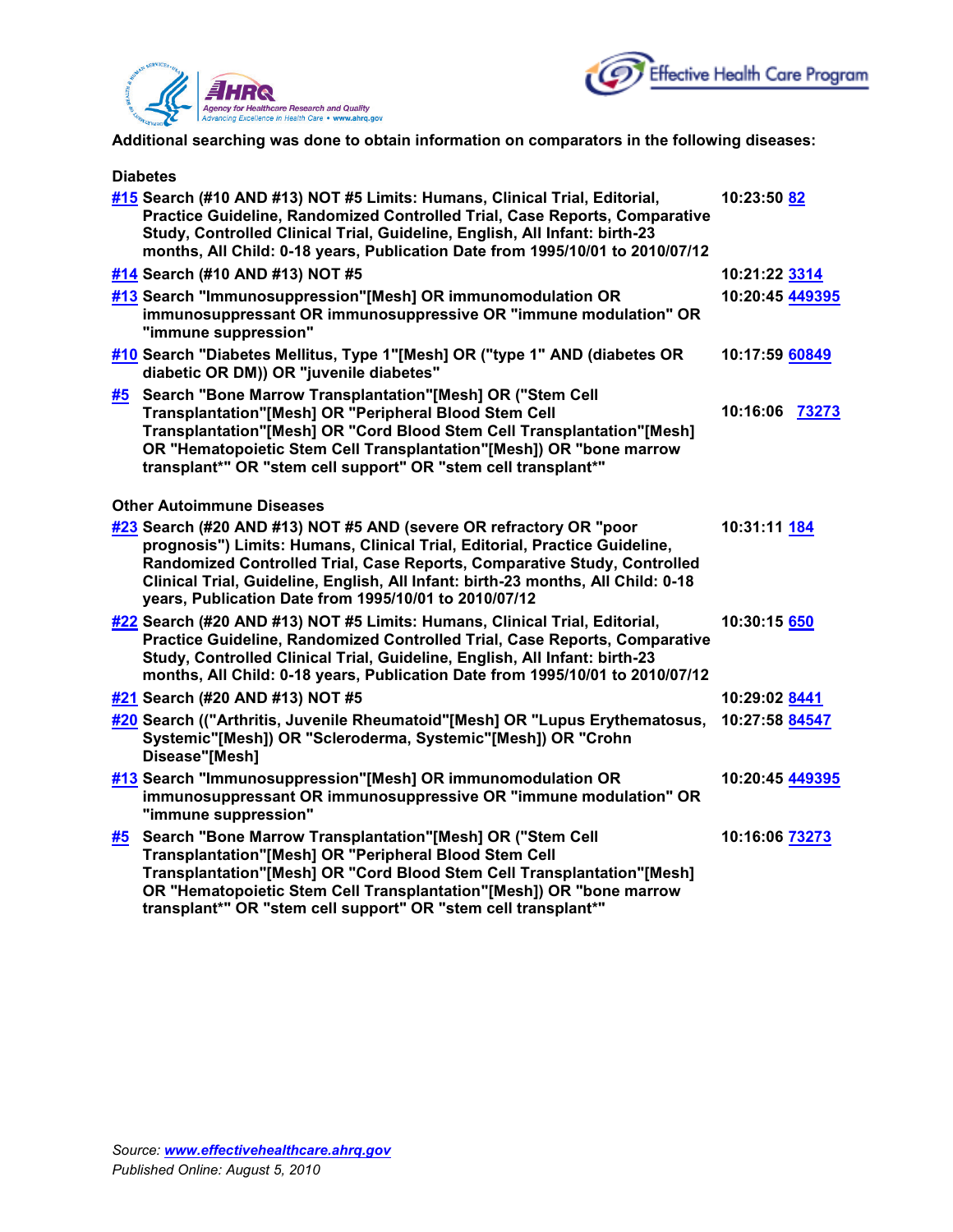



**Ewing's Sarcoma**

|    | #42 Search #40 NOT #5 Limits: Humans, Clinical Trial, Editorial, Practice<br>Guideline, Randomized Controlled Trial, Case Reports, Comparative Study,<br>Controlled Clinical Trial, Guideline, English, All Infant: birth-23 months, All<br>Child: 0-18 years, Publication Date from 1995/10/01 to 2010/07/12                            | 10:45:50 191         |
|----|------------------------------------------------------------------------------------------------------------------------------------------------------------------------------------------------------------------------------------------------------------------------------------------------------------------------------------------|----------------------|
|    | #41 Search #40 NOT #5                                                                                                                                                                                                                                                                                                                    | 10:44:21 <b>1548</b> |
|    | #40 Search (#27 AND #39) AND #32                                                                                                                                                                                                                                                                                                         | 10:44:03 1668        |
|    | #39 Search (("Recurrence"[Mesh] OR "Neoplasm Recurrence, Local"[Mesh]))<br>OR "secondary "[Subheading] OR recurrent OR recurrence OR (stage AND<br>IV) OR secondary OR metastatic OR metastas*                                                                                                                                           | 10:43:30 997415      |
|    | #32 Search "therapeutic use "[Subheading] OR "therapy "[Subheading] OR<br>therapy OR treatment OR therapeutic*                                                                                                                                                                                                                           | 10:39:44 7369913     |
|    | #27 Search "Sarcoma, Ewing's"[Mesh] OR (Ewing* AND sarcoma)                                                                                                                                                                                                                                                                              | 10:34:48 6400        |
|    | #5 Search "Bone Marrow Transplantation"[Mesh] OR ("Stem Cell<br>Transplantation"[Mesh] OR "Peripheral Blood Stem Cell<br>Transplantation"[Mesh] OR "Cord Blood Stem Cell Transplantation"[Mesh]<br>OR "Hematopoietic Stem Cell Transplantation"[Mesh]) OR "bone marrow<br>transplant*" OR "stem cell support" OR "stem cell transplant*" | 10:16:06 73273       |
|    | <b>Wilms Tumor</b>                                                                                                                                                                                                                                                                                                                       |                      |
|    | #52 Search #50 NOT #5 Limits: Humans, Clinical Trial, Editorial, Practice<br>Guideline, Randomized Controlled Trial, Case Reports, Comparative Study,<br>Controlled Clinical Trial, Guideline, English, All Infant: birth-23 months, All<br>Child: 0-18 years, Publication Date from 1995/10/01 to 2010/07/12                            | 10:54:02 198         |
|    | #51 Search #50 NOT #5                                                                                                                                                                                                                                                                                                                    | 10:52:09 1869        |
|    | #50 Search (#48 AND #49) AND #32                                                                                                                                                                                                                                                                                                         | 10:51:45 1961        |
|    | #49 Search (("Recurrence"[Mesh] OR "Neoplasm Recurrence, Local"[Mesh]))<br>OR "secondary "[Subheading] OR recurrent OR recurrence OR (stage AND<br>IV) OR secondary OR metastatic OR metastas* OR "unfavorable histology"<br>OR relapse OR relapsed                                                                                      | 10:51:09 1034703     |
|    | #48 Search "Wilms Tumor"[Mesh] OR (wilm* AND (tumor OR tumors OR<br>tumour*))                                                                                                                                                                                                                                                            | 10:49:05 11596       |
|    | #32 Search "therapeutic use "[Subheading] OR "therapy "[Subheading] OR<br>therapy OR treatment OR therapeutic*                                                                                                                                                                                                                           | 10:39:44 7369913     |
| #5 | Search "Bone Marrow Transplantation"[Mesh] OR ("Stem Cell<br>Transplantation"[Mesh] OR "Peripheral Blood Stem Cell<br>Transplantation"[Mesh] OR "Cord Blood Stem Cell Transplantation"[Mesh]<br>OR "Hematopoietic Stem Cell Transplantation"[Mesh]) OR "bone marrow<br>transplant*" OR "stem cell support" OR "stem cell transplant*"    | 10:16:06 73273       |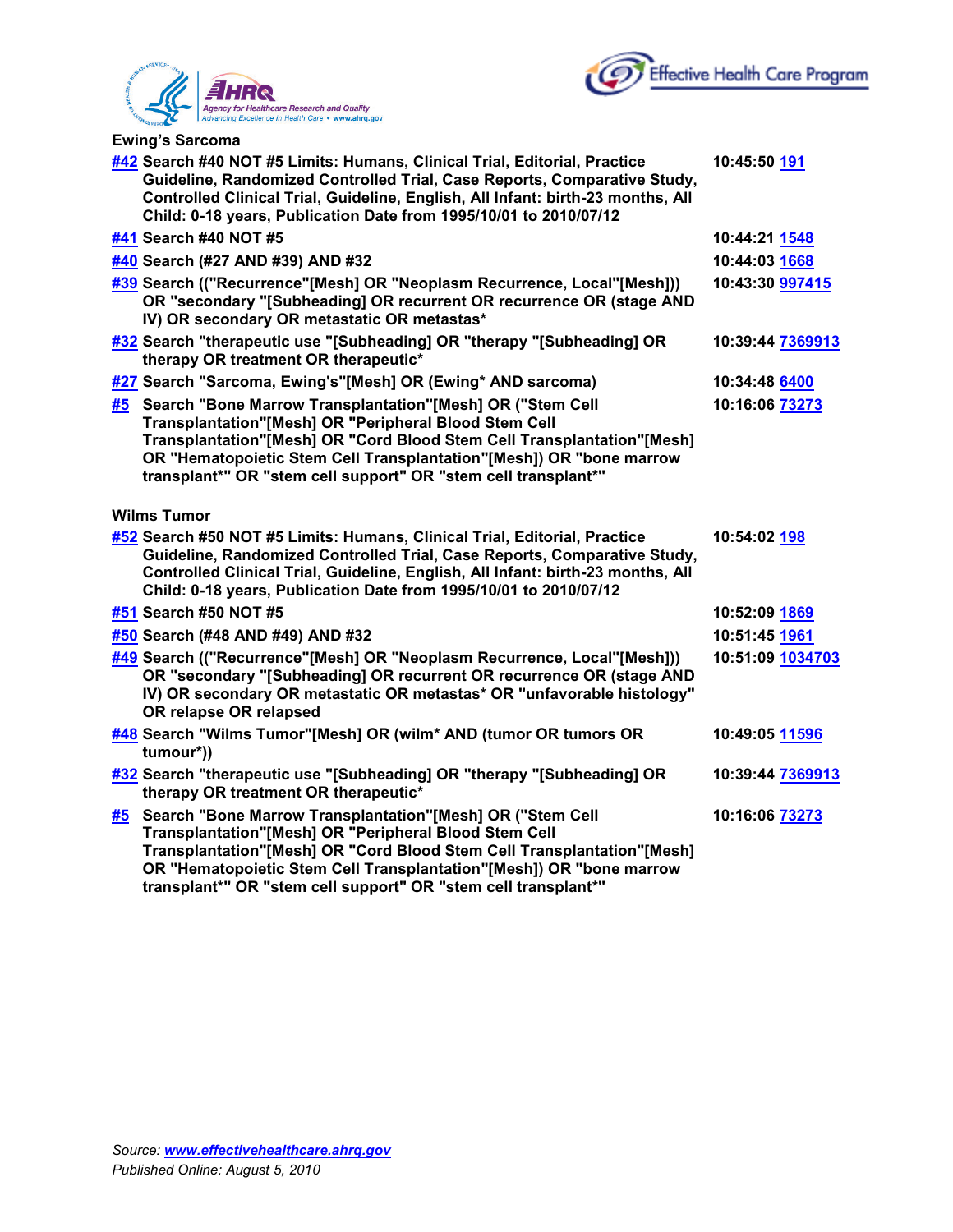



| Rhabdomyosarcoma |  |
|------------------|--|
|------------------|--|

|    | #60 Search #58 NOT #5 Limits: Humans, Clinical Trial, Editorial, Practice<br>Guideline, Randomized Controlled Trial, Case Reports, Comparative Study,<br>Controlled Clinical Trial, Guideline, English, All Infant: birth-23 months, All<br>Child: 0-18 years, Publication Date from 1995/10/01 to 2010/07/12                                   | 11:00:54 217     |        |
|----|-------------------------------------------------------------------------------------------------------------------------------------------------------------------------------------------------------------------------------------------------------------------------------------------------------------------------------------------------|------------------|--------|
|    | #59 Search #58 NOT #5                                                                                                                                                                                                                                                                                                                           | 10:59:18 1362    |        |
|    | #58 Search (#56 AND #57) AND #32                                                                                                                                                                                                                                                                                                                | 10:59:03 1437    |        |
|    | #57 Search (("Recurrence"[Mesh] OR "Neoplasm Recurrence, Local"[Mesh]))<br>OR "secondary "[Subheading] OR relapse OR relapsed OR refractory OR<br>"high-risk" OR extraocular OR recurrent OR recurrence                                                                                                                                         | 10:58:29 666401  |        |
|    | #56 Search "Rhabdomyosarcoma"[Mesh] OR rhabdomyosarcoma*                                                                                                                                                                                                                                                                                        | 10:56:51 10678   |        |
|    | #32 Search "therapeutic use "[Subheading] OR "therapy "[Subheading] OR<br>therapy OR treatment OR therapeutic*                                                                                                                                                                                                                                  | 10:39:44 7369913 |        |
| #5 | Search "Bone Marrow Transplantation"[Mesh] OR ("Stem Cell<br>Transplantation"[Mesh] OR "Peripheral Blood Stem Cell<br>Transplantation"[Mesh] OR "Cord Blood Stem Cell Transplantation"[Mesh]<br>OR "Hematopoietic Stem Cell Transplantation"[Mesh]) OR "bone marrow<br>transplant*" OR "stem cell support" OR "stem cell transplant*"           | 10:16:06 73273   |        |
|    | Retinoblastoma                                                                                                                                                                                                                                                                                                                                  |                  |        |
|    | #67 Search #65 NOT #5 Limits: Humans, Clinical Trial, Editorial, Practice<br>Guideline, Randomized Controlled Trial, Case Reports, Comparative<br>Study, Controlled Clinical Trial, Guideline, English, All Infant: birth-23<br>months, All Child: 0-18 years, Publication Date from 1995/10/01 to<br>2010/07/12                                | 11:10:56         | 86     |
|    | #66 Search #65 NOT #5                                                                                                                                                                                                                                                                                                                           | 11:09:35         | 654    |
|    | #65 Search (#64 AND #57) AND #32                                                                                                                                                                                                                                                                                                                | 11:09:12         | 679    |
|    | #64 Search "Retinoblastoma"[Mesh] OR retinoblastoma*                                                                                                                                                                                                                                                                                            | 11:08:08         | 15967  |
|    | #57 Search (("Recurrence"[Mesh] OR "Neoplasm Recurrence, Local"[Mesh]))<br>OR "secondary "[Subheading] OR relapse OR relapsed OR refractory OR<br>"high-risk" OR extraocular OR recurrent OR recurrence                                                                                                                                         | 10:58:29         | 666401 |
|    | #32 Search "therapeutic use "[Subheading] OR "therapy "[Subheading] OR<br>therapy OR treatment OR therapeutic*                                                                                                                                                                                                                                  | 10:39:44 7369913 |        |
| #5 | Search "Bone Marrow Transplantation"[Mesh] OR ("Stem Cell<br>Transplantation"[Mesh] OR "Peripheral Blood Stem Cell<br><b>Transplantation"[Mesh] OR "Cord Blood Stem Cell</b><br>Transplantation"[Mesh] OR "Hematopoietic Stem Cell<br>Transplantation"[Mesh]) OR "bone marrow transplant*" OR "stem cell<br>support" OR "stem cell transplant*" | 10:16:06         | 73273  |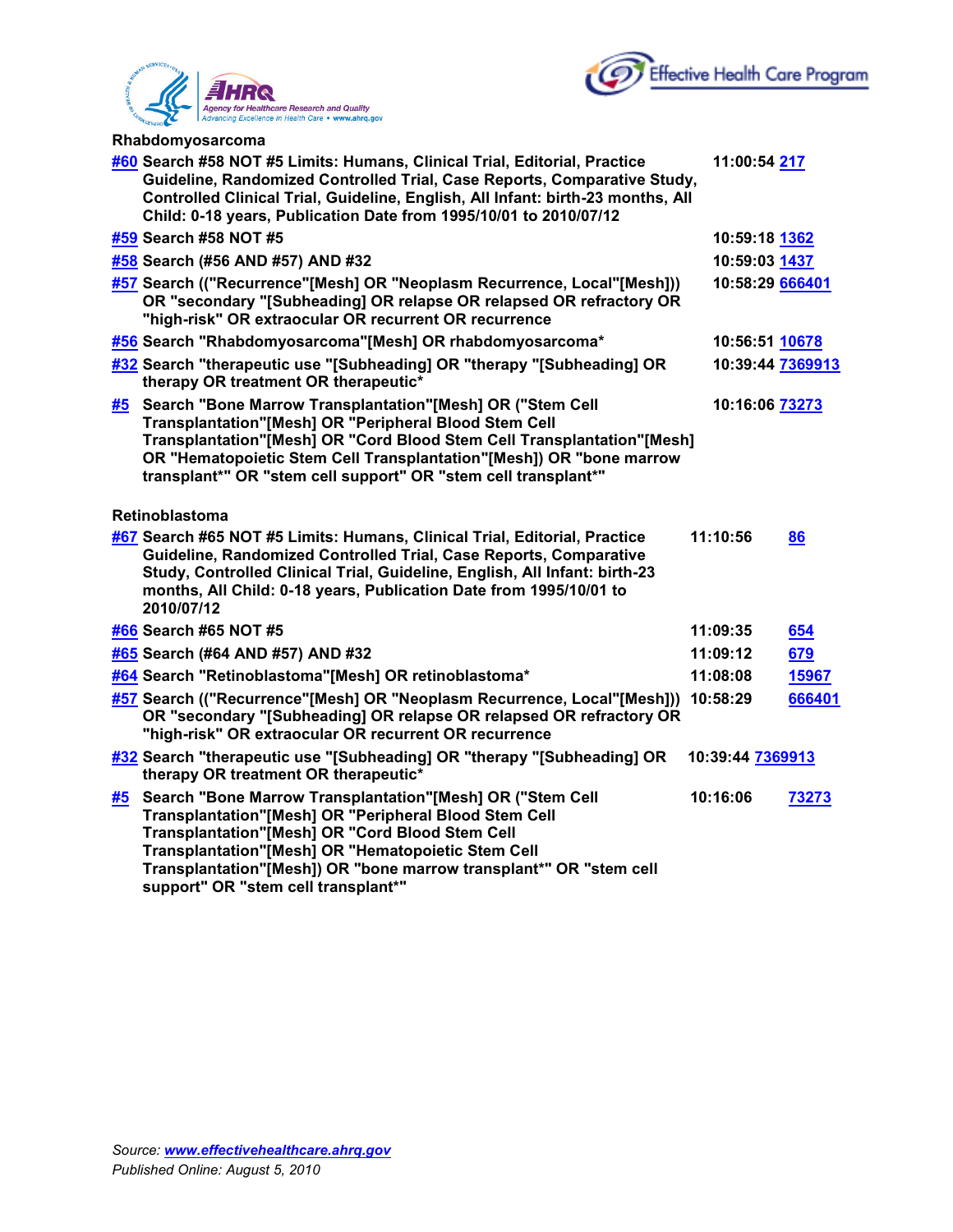



**Germ Cell Tumors**

|             | #74 Search #72 NOT #5 Limits: Humans, Clinical Trial, Editorial, Practice<br>Guideline, Randomized Controlled Trial, Case Reports, Comparative Study,<br>Controlled Clinical Trial, Guideline, English, All Infant: birth-23 months, All<br>Child: 0-18 years, Publication Date from 1995/10/01 to 2010/07/12                              | 11:24:57 254     |
|-------------|--------------------------------------------------------------------------------------------------------------------------------------------------------------------------------------------------------------------------------------------------------------------------------------------------------------------------------------------|------------------|
|             | #73 Search #72 NOT #5                                                                                                                                                                                                                                                                                                                      | 11:24:57 3127    |
|             | #72 Search (#70 AND #49) AND #32                                                                                                                                                                                                                                                                                                           | 11:20:04 3295    |
|             | #70 Search ("Neoplasms, Germ Cell and Embryonal"[Mesh] AND germ) OR<br>"germ cell tumor*"                                                                                                                                                                                                                                                  | 11:18:53 11580   |
|             | #49 Search (("Recurrence"[Mesh] OR "Neoplasm Recurrence, Local"[Mesh]))<br>OR "secondary "[Subheading] OR recurrent OR recurrence OR (stage AND<br>IV) OR secondary OR metastatic OR metastas* OR "unfavorable histology"<br>OR relapse OR relapsed                                                                                        | 10:51:09 1034703 |
|             | #32 Search "therapeutic use "[Subheading] OR "therapy "[Subheading] OR<br>therapy OR treatment OR therapeutic*                                                                                                                                                                                                                             | 10:39:44 7369913 |
| <u>#5</u>   | Search "Bone Marrow Transplantation"[Mesh] OR ("Stem Cell<br>Transplantation"[Mesh] OR "Peripheral Blood Stem Cell<br>Transplantation"[Mesh] OR "Cord Blood Stem Cell Transplantation"[Mesh]<br>OR "Hematopoietic Stem Cell Transplantation"[Mesh]) OR "bone marrow<br>transplant*" OR "stem cell support" OR "stem cell transplant*"      | 10:16:06 73273   |
|             | <b>CNS Embryonal Tumors</b>                                                                                                                                                                                                                                                                                                                |                  |
|             | #121 Search #120 NOT #117 Limits: Humans, Clinical Trial, Editorial, Practice<br>Guideline, Randomized Controlled Trial, Case Reports, Comparative Study,<br>Controlled Clinical Trial, Guideline, English, All Infant: birth-23 months, All<br>Child: 0-18 years, Publication Date from 1995/10/01 to 2010/07/12                          | 14:00:56 276     |
|             | #120 Search (#110 AND #49) AND #32 Limits: Humans, Clinical Trial, Editorial,<br>Practice Guideline, Randomized Controlled Trial, Case Reports,<br>Comparative Study, Controlled Clinical Trial, Guideline, English, All Infant:<br>birth-23 months, All Child: 0-18 years, Publication Date from 1995/10/01 to<br>2010/07/12              | 13:59:47 301     |
|             | #117 Search "Bone Marrow Transplantation"[Mesh] OR ("Stem Cell<br>Transplantation"[Mesh] OR "Peripheral Blood Stem Cell<br>Transplantation"[Mesh] OR "Cord Blood Stem Cell Transplantation"[Mesh]<br>OR "Hematopoietic Stem Cell Transplantation"[Mesh]) OR "bone marrow<br>transplant*" OR "stem cell support" OR "stem cell transplant*" | 13:57:12 73273   |
|             | #110 Search medulloblastoma* OR medulloepithelioma* OR (supratentorial AND 13:52:54 7707<br>(PNET OR "primitive neuroectodermal")) OR pineoblastoma* OR "cerebral<br>neuroblastoma*" OR ganglioneuroblastoma* OR ependymoblastoma* OR<br>"atypical teratoid/rhabdoid tumor*"                                                               |                  |
| #49         | Search (("Recurrence"[Mesh] OR "Neoplasm Recurrence, Local"[Mesh]))<br>OR "secondary "[Subheading] OR recurrent OR recurrence OR (stage AND<br>IV) OR secondary OR metastatic OR metastas* OR "unfavorable histology"<br>OR relapse OR relapsed                                                                                            | 10:51:09 1034703 |
| <u> #32</u> | Search "therapeutic use "[Subheading] OR "therapy "[Subheading] OR<br>therapy OR treatment OR therapeutic*                                                                                                                                                                                                                                 | 10:39:44 7369913 |